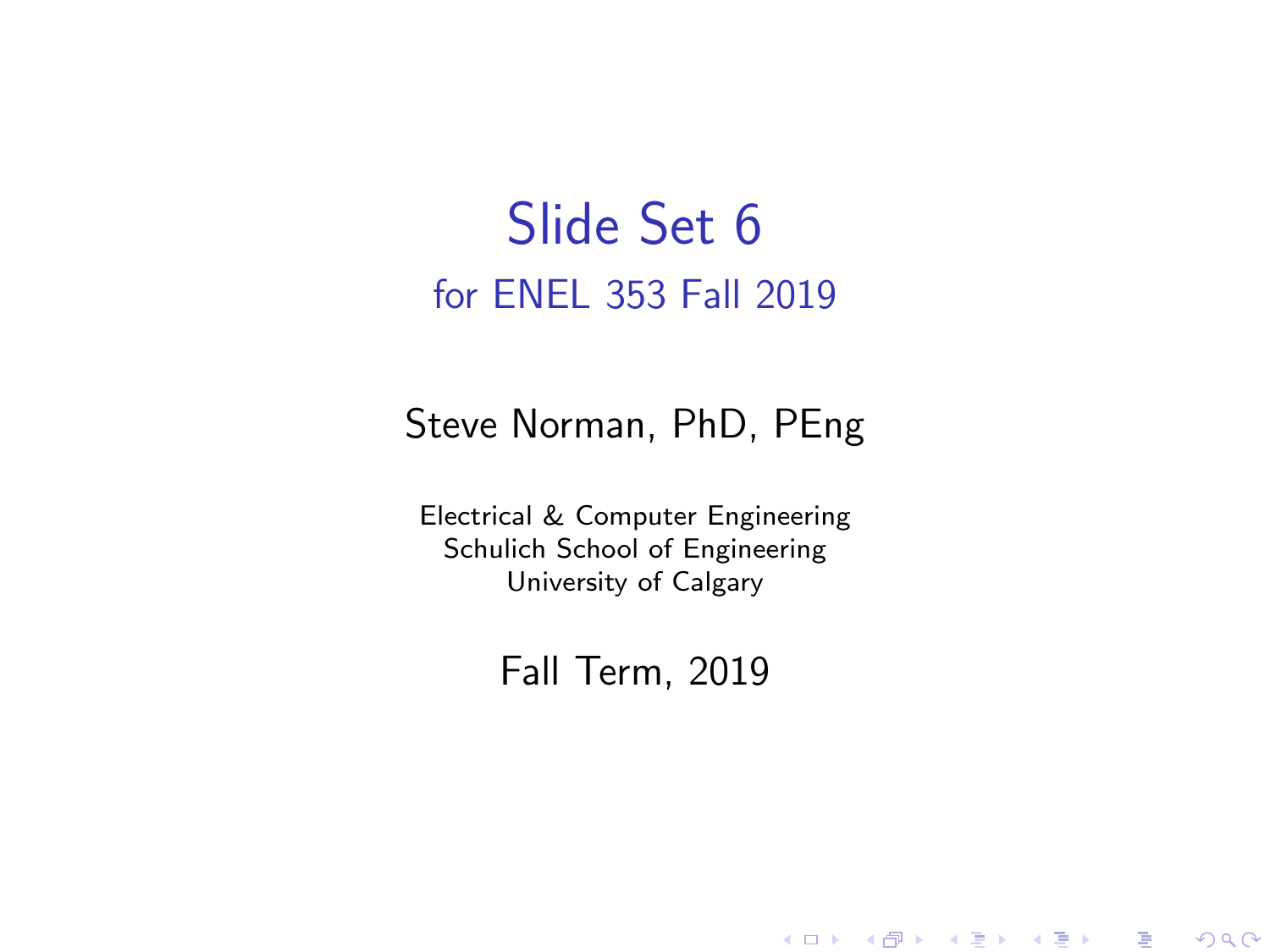#### **Contents**

**[Multiplexers](#page-2-0)** 

**[Decoders](#page-16-0)** 

[Introduction to timing of combinational logic](#page-21-0)

[Propagation and contamination delays](#page-27-0)

Overall  $t_{\rm pd}$  and  $t_{\rm cd}$  [calculations](#page-32-0)

**[Glitches](#page-40-0)**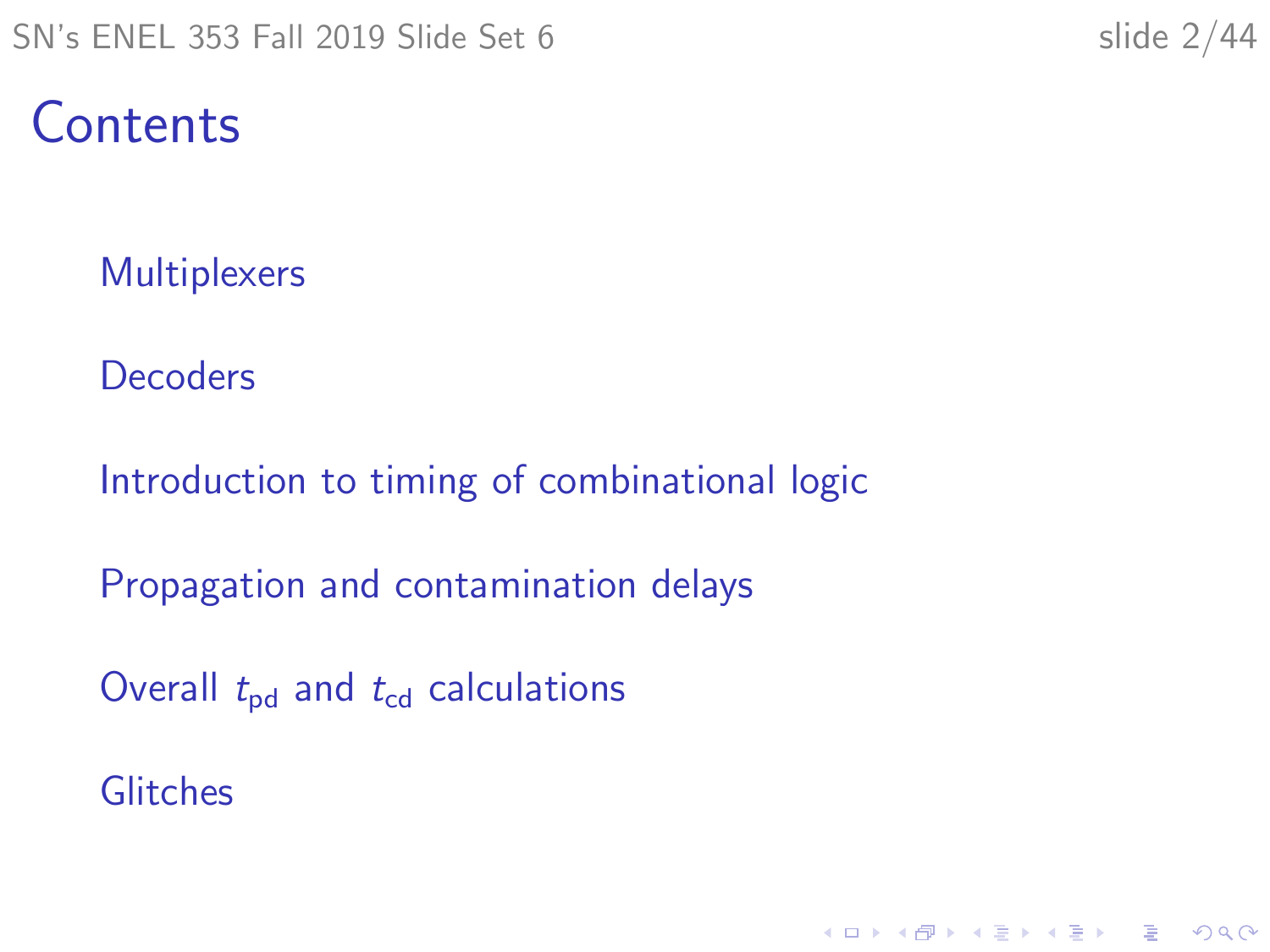#### <span id="page-2-0"></span>Outline of Slide Set 6

#### **[Multiplexers](#page-2-0)**

**[Decoders](#page-16-0)** 

[Introduction to timing of combinational logic](#page-21-0)

[Propagation and contamination delays](#page-27-0)

Overall  $t_{\rm{nd}}$  and  $t_{\rm{cd}}$  [calculations](#page-32-0)

[Glitches](#page-40-0)

K ロ ▶ K 個 ▶ K 할 ▶ K 할 ▶ 이 할 → 9 Q Q →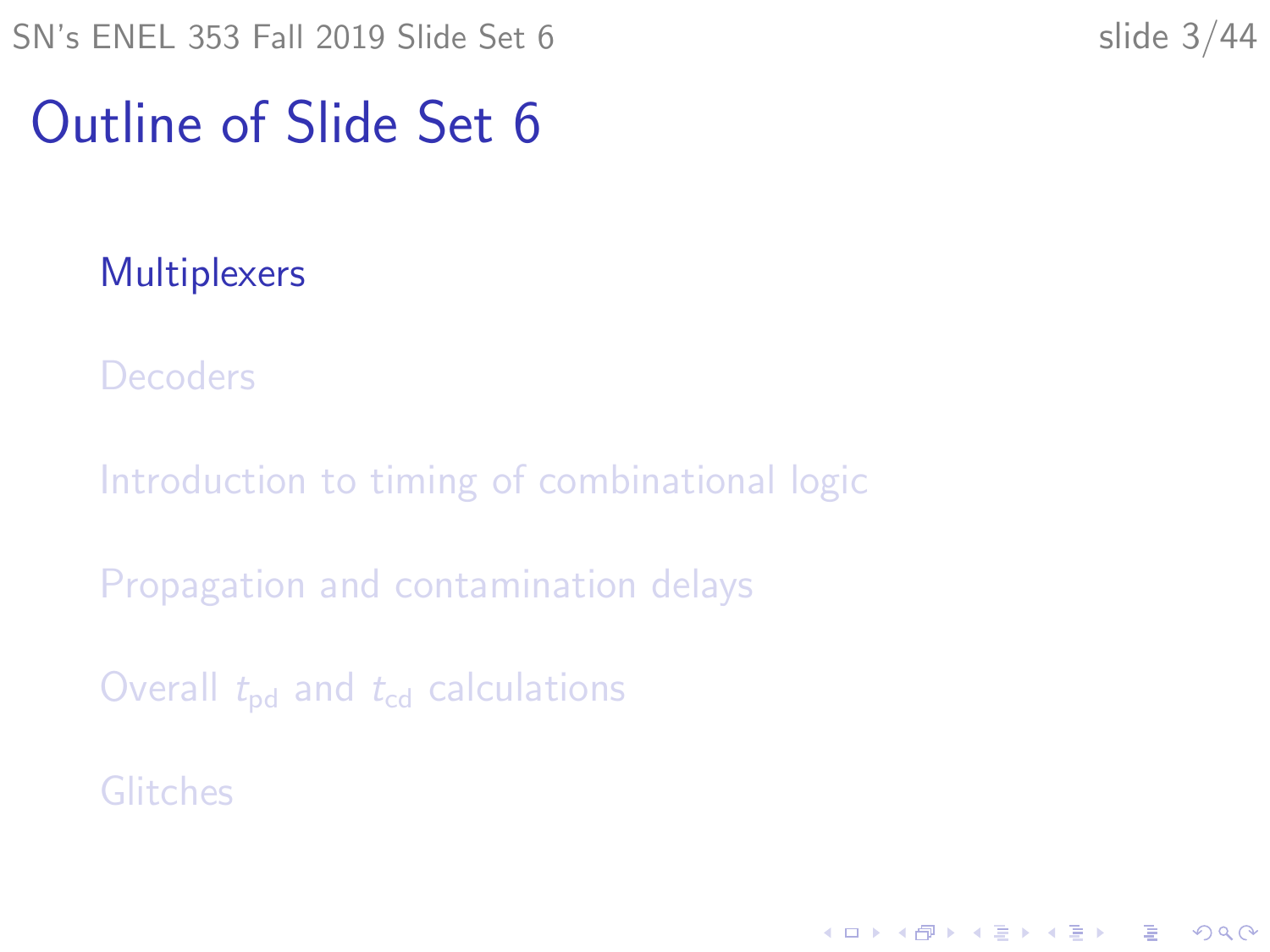K ロ ▶ K 個 ▶ K 할 ▶ K 할 ▶ 이 할 → 9 Q Q →

#### **Multiplexers**

Multiplexer is rather a long word, so *mux* is often used as an abbreviation.

Another quite descriptive name for multiplexer is selector.

A multiplexer circuit has

- $\blacktriangleright$  two or more data inputs;
- $\triangleright$  one or more bits of select input;
- $\blacktriangleright$  an output.

The job of a multiplexer is to **copy one of the data inputs** to the output. The data input selected for copying is chosen by the select input.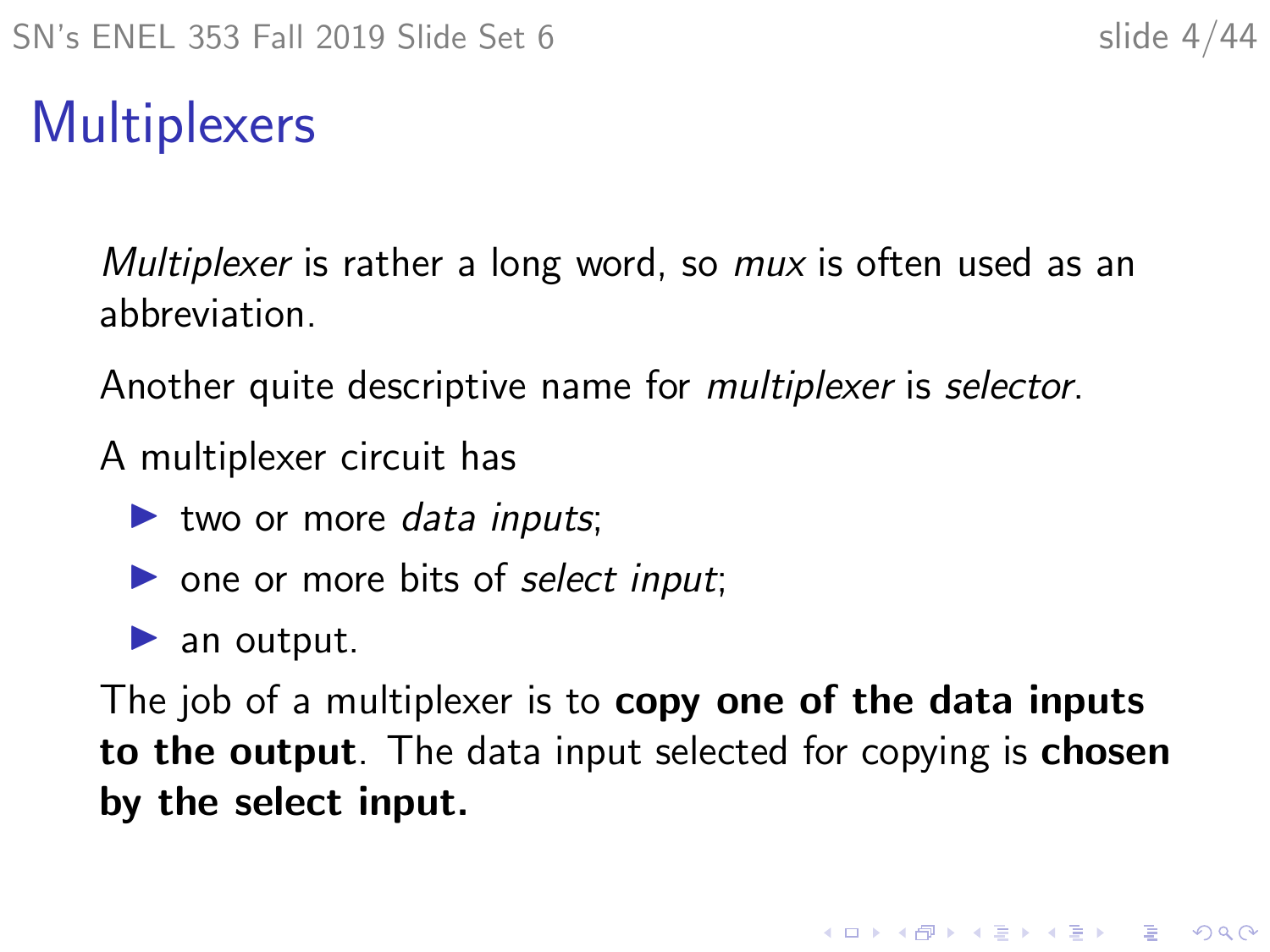$SN's ENEL 353$  Fall 2019 Slide Set 6 slide 5/44

 $\mathbf{E} = \mathbf{A} \oplus \mathbf{B} + \mathbf{A} \oplus \mathbf{B} + \mathbf{A} \oplus \mathbf{B} + \mathbf{A} \oplus \mathbf{A}$ 

 $2990$ 

#### The 2:1 multiplexer ("two-to-one mux")

A circuit symbol and truth table:



Let's write out a few sentences to describe exactly what this circuit does.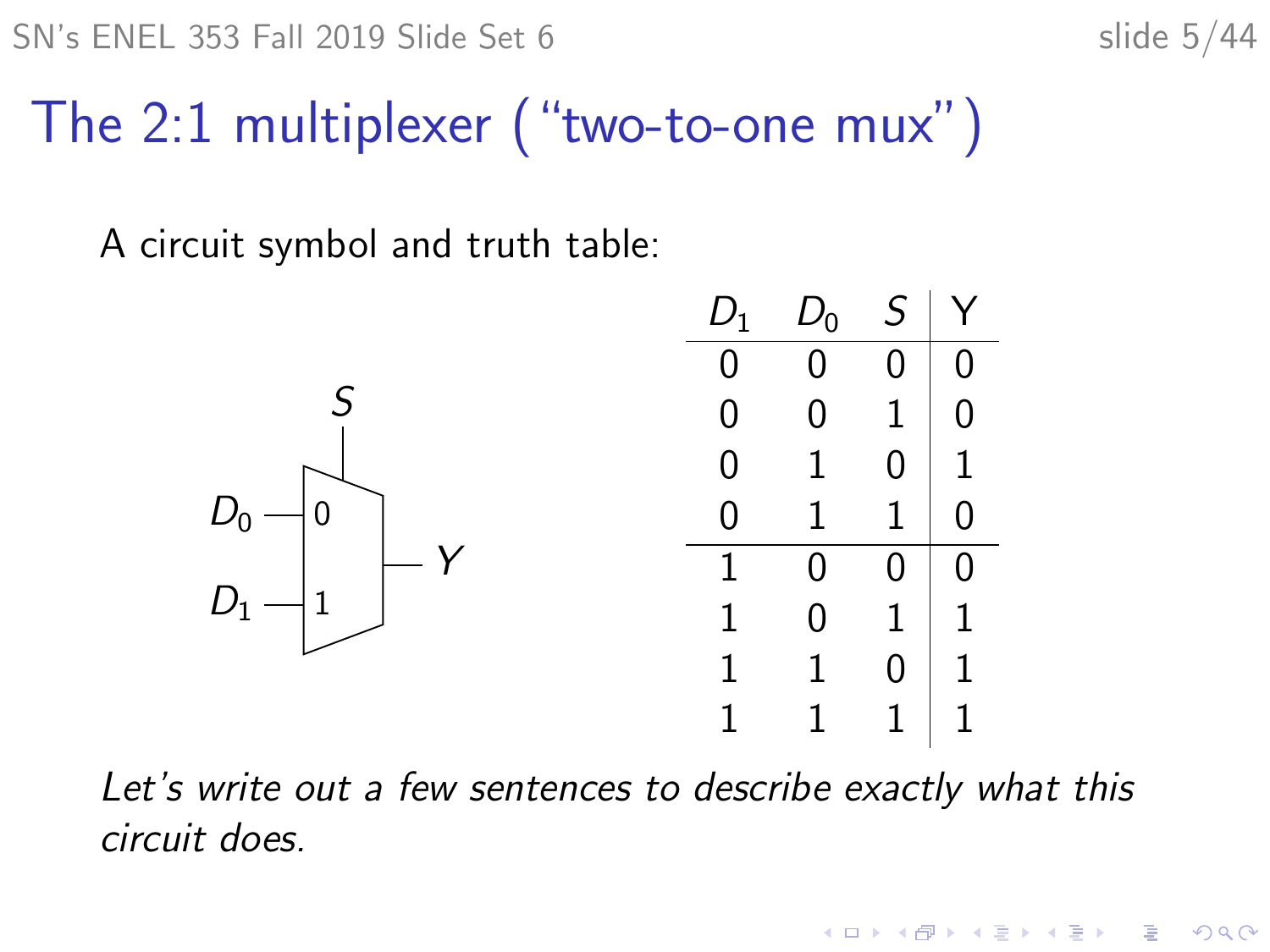**K ロ ▶ K 何 ▶ K ヨ ▶ K ヨ ▶** 

Þ

 $2Q$ 

#### 2:1 mux — built from NOT, AND and OR gates

The truth table from the previous slide results in this K-map and minimal SOP expression . . .

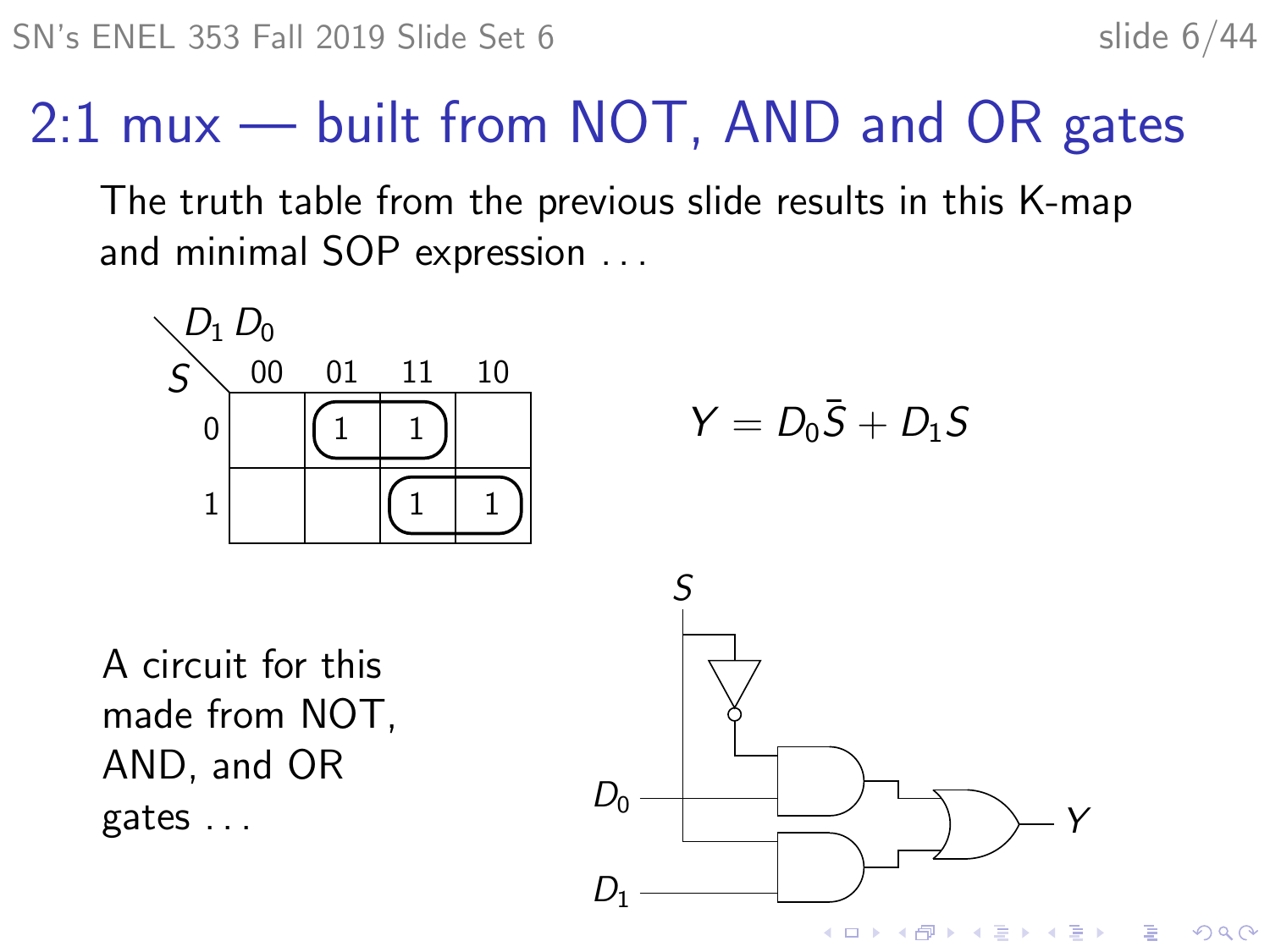$SN's ENEL 353$  Fall 2019 Slide Set 6 slide 7/44

 $\mathbf{E} = \mathbf{A} \oplus \mathbf{B} + \mathbf{A} \oplus \mathbf{B} + \mathbf{A} \oplus \mathbf{B} + \mathbf{A} \oplus \mathbf{A}$ 

 $2990$ 

Variations on the tristate buffer



Version (a) is the one we have already looked at. But each of (b), (c), and (d) is sometimes useful as well. Let's make tables to describe all four circuits.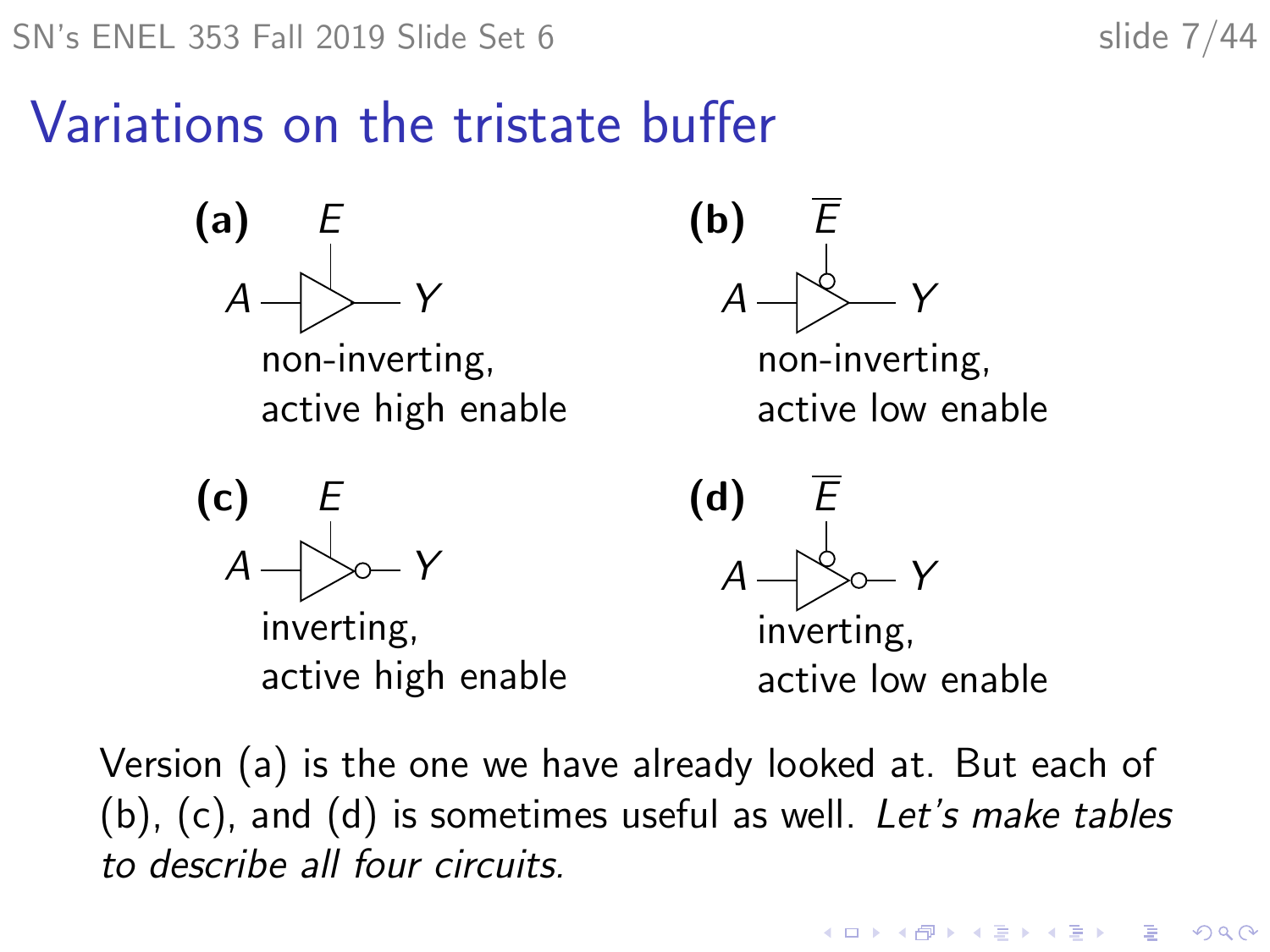**KORKARYKERKER POLO** 

#### 2:1 mux implemented with tristate buffers

The two schematics describe **exactly the same design**. The one on the right is from the textbook, and uses a compact notation for showing a common control input wire for the tristate buffers.



Two gate outputs are wired together! Is that a problem in this design?

Image on right is from Figure 2.56 from Harris D. M. and Harris S. L., Digital Design and Computer Architecture, 2nd ed., C 2013, Elsevier, Inc.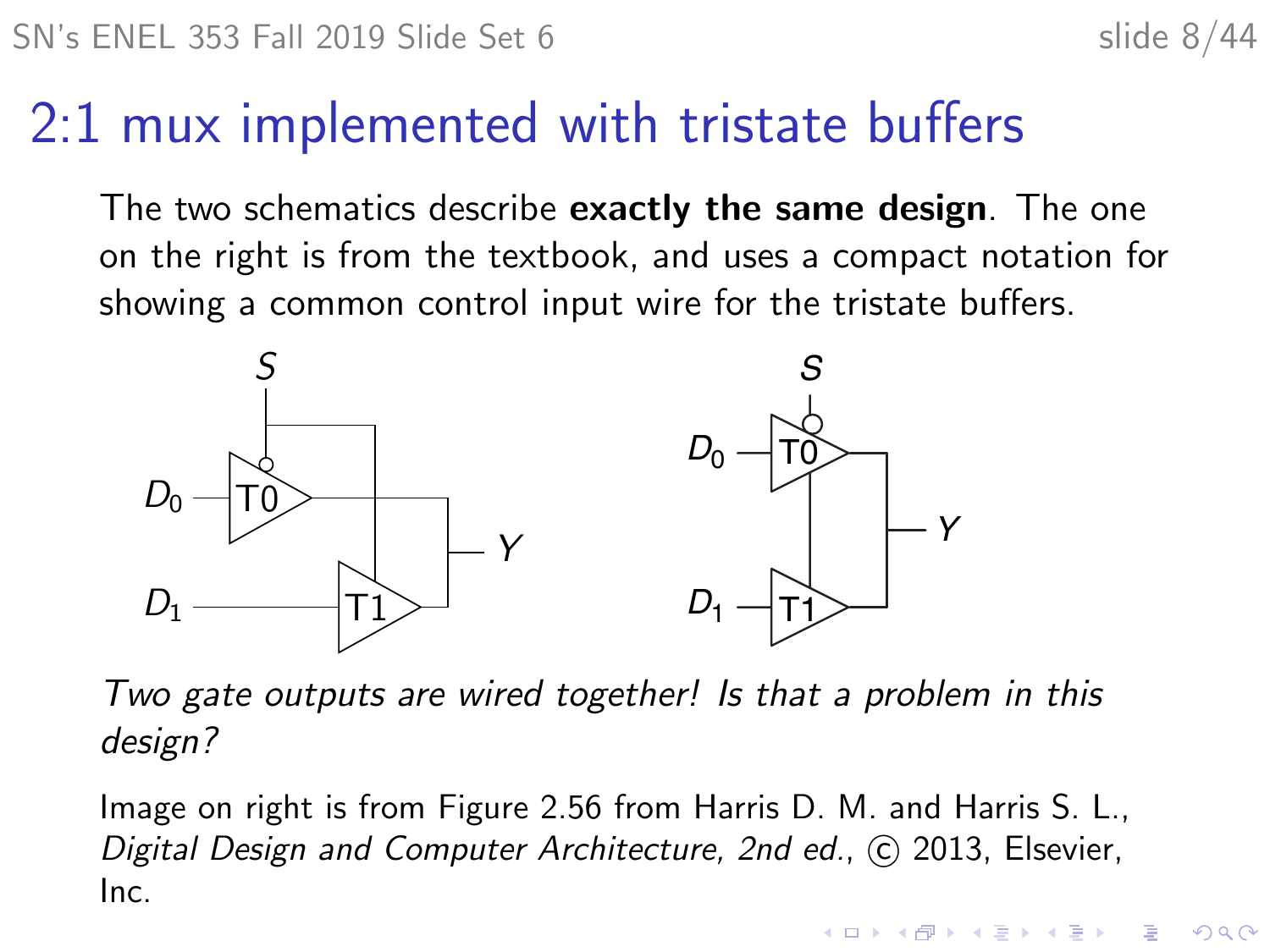$SN's ENEL 353$  Fall 2019 Slide Set 6 slide 9/44

 $2990$ 

Þ

#### The 4:1 multiplexer ("four-to-one mux")



How many rows would a truth table for this circuit have?

Let's describe the circuit in a table that is more compact than a truth table.

**K ロ ▶ K 何 ▶ K ヨ ▶ K ヨ ▶**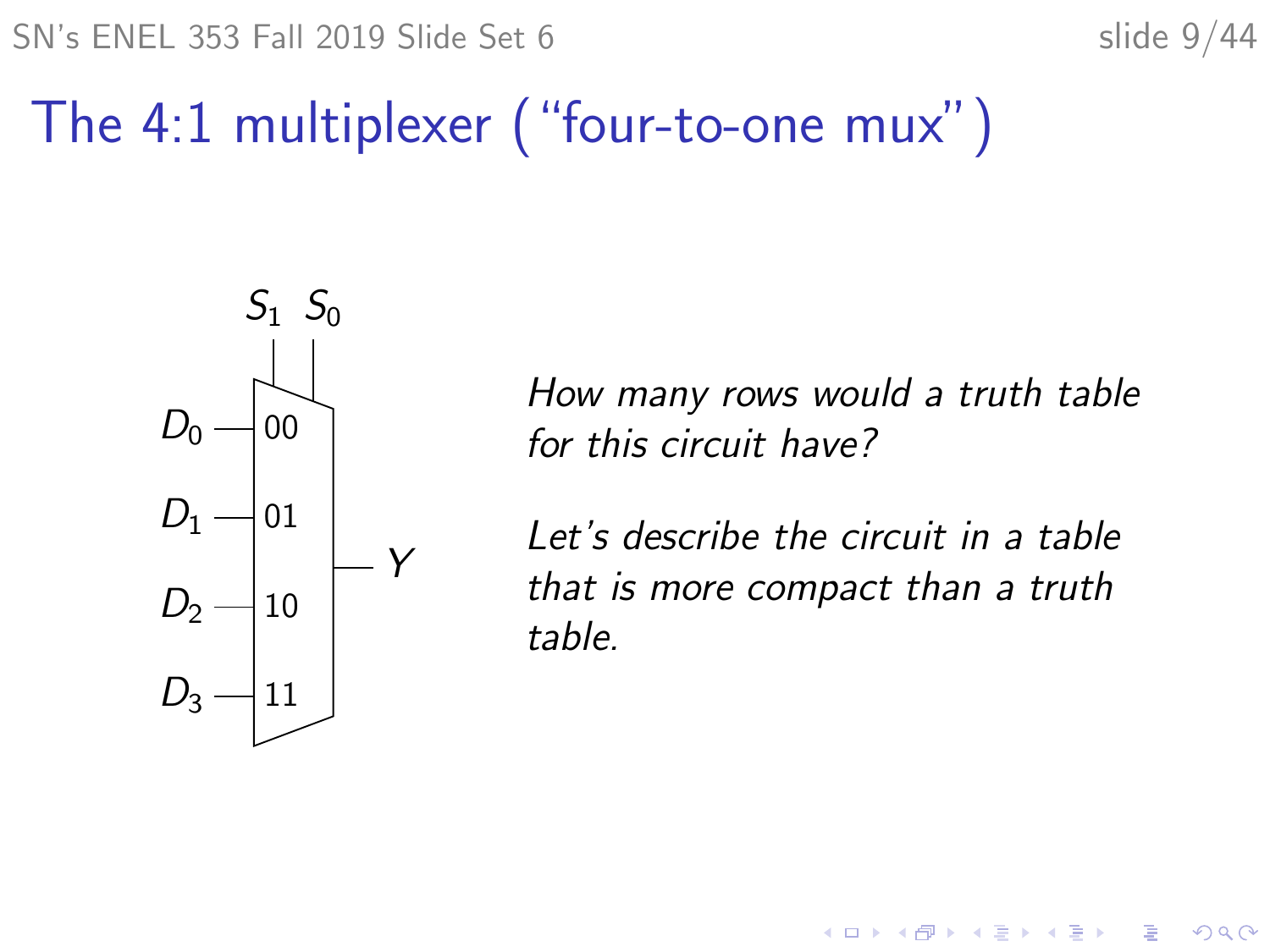Let's make some notes on these three designs for 4:1 mux circuits.



Image is Figure 2.58 from Harris D. M. and Harris S. L., Digital Design and Computer Architecture, 2nd ed., C 2013, Elsevier, Inc.

> (ロ) (個) (暑) (差)  $290$ 陰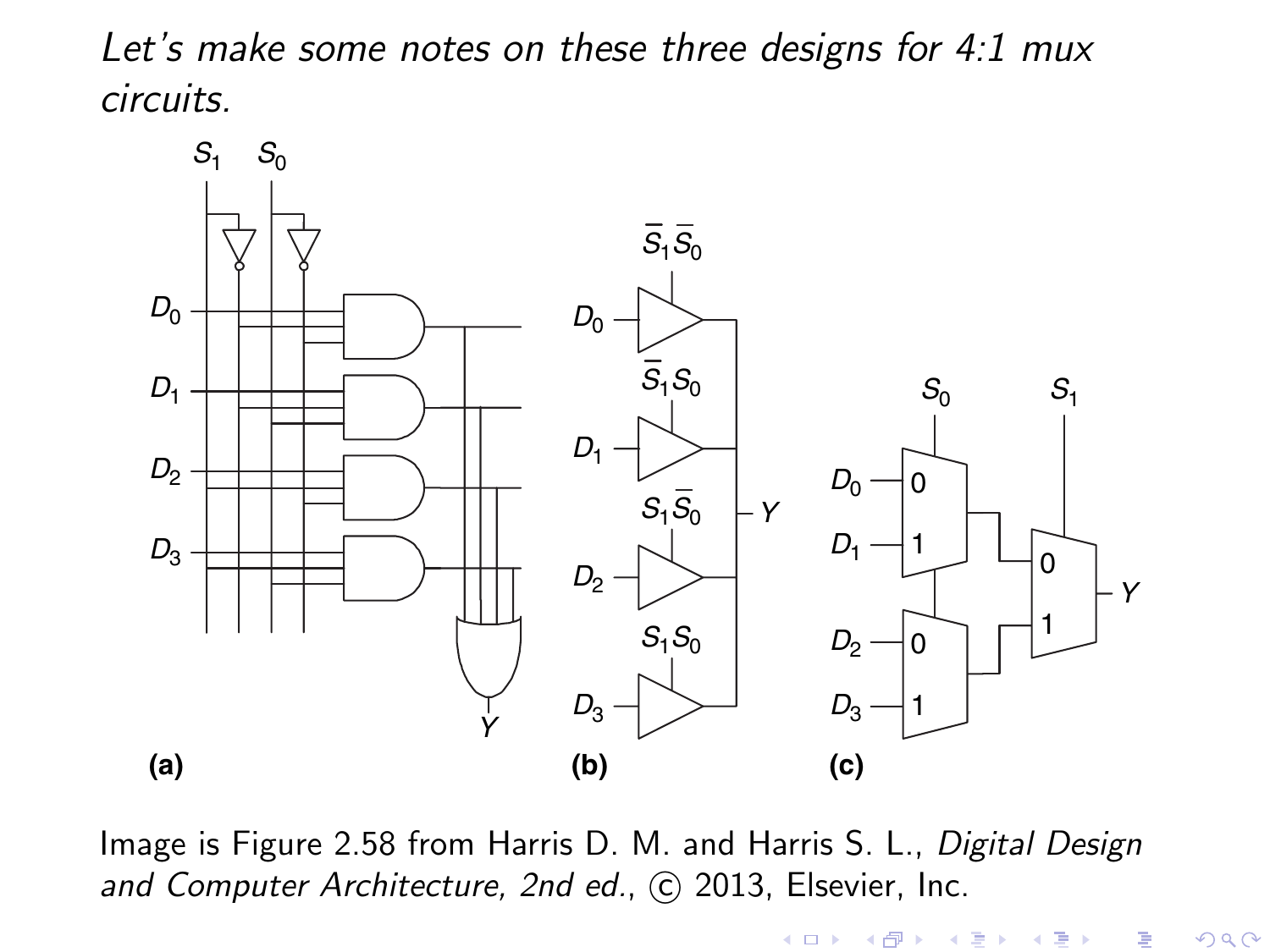**KORKAR KERKER SAGA** 

#### Base two logarithms: What does  $log_2 N$  mean?

Base two logarithms are often useful in discussion of digital systems (and also in discussion of software algorithms and data structures).

You should already be familiar with **natural** (base e) and common logarithms, defined as follows:

If 
$$
y = e^x
$$
, then  $\ln y = x$ .

If 
$$
y = 10^x
$$
, then  $\log_{10} y = x$ .

The definition for the base two logarithm works the same way:

If 
$$
y = 2^x
$$
, then  $\log_2 y = x$ .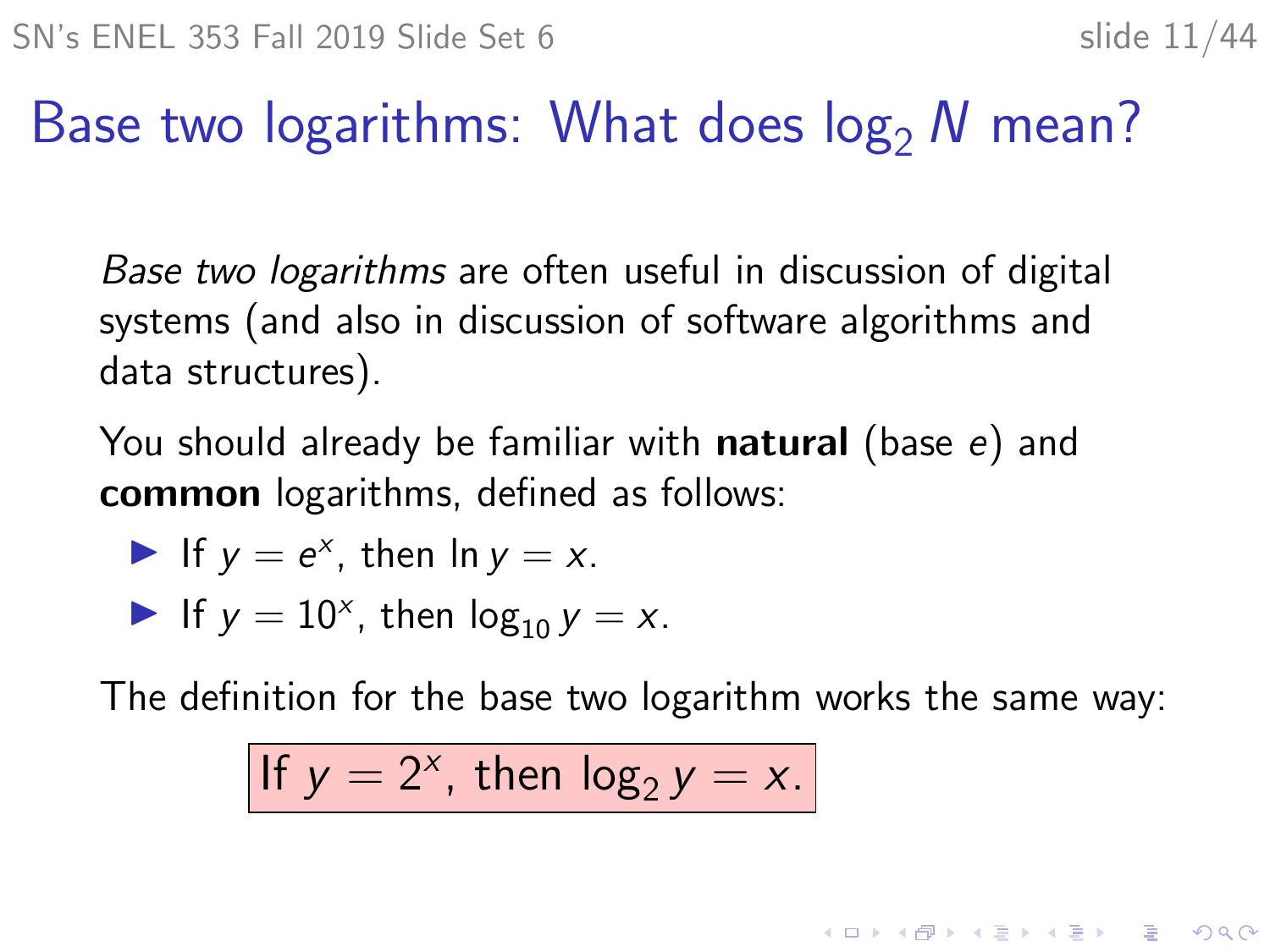#### Wider multiplexers

If you understand 2:1 and 4:1 muxes, it's very easier to generalize to  $N:1$ , if  $N$  is a power of two.

The table to the right describes an 8:1 mux.

How many select bits would be needed for a 16:1 mux? For a 32:1 mux?

What would be a general formula for the number of select bits needed for an  $N:1$  mux?

| $\mathcal{S}_2$ | $S_1$ | $\mathcal{S}_o$ | Y     |
|-----------------|-------|-----------------|-------|
| 0               | 0     | 0               | $D_0$ |
| 0               | 0     | 1               | $D_1$ |
| 0               | 1     | 0               | D,    |
| 0               | 1     | 1               | $D_3$ |
| 1               | 0     | 0               | $D_4$ |
| 1               | 0     | 1               | $D_5$ |
| 1               | 1     | 0               | $D_6$ |
| 1               | 1     | 1               | D7    |

**KORKARYKERKER POLO**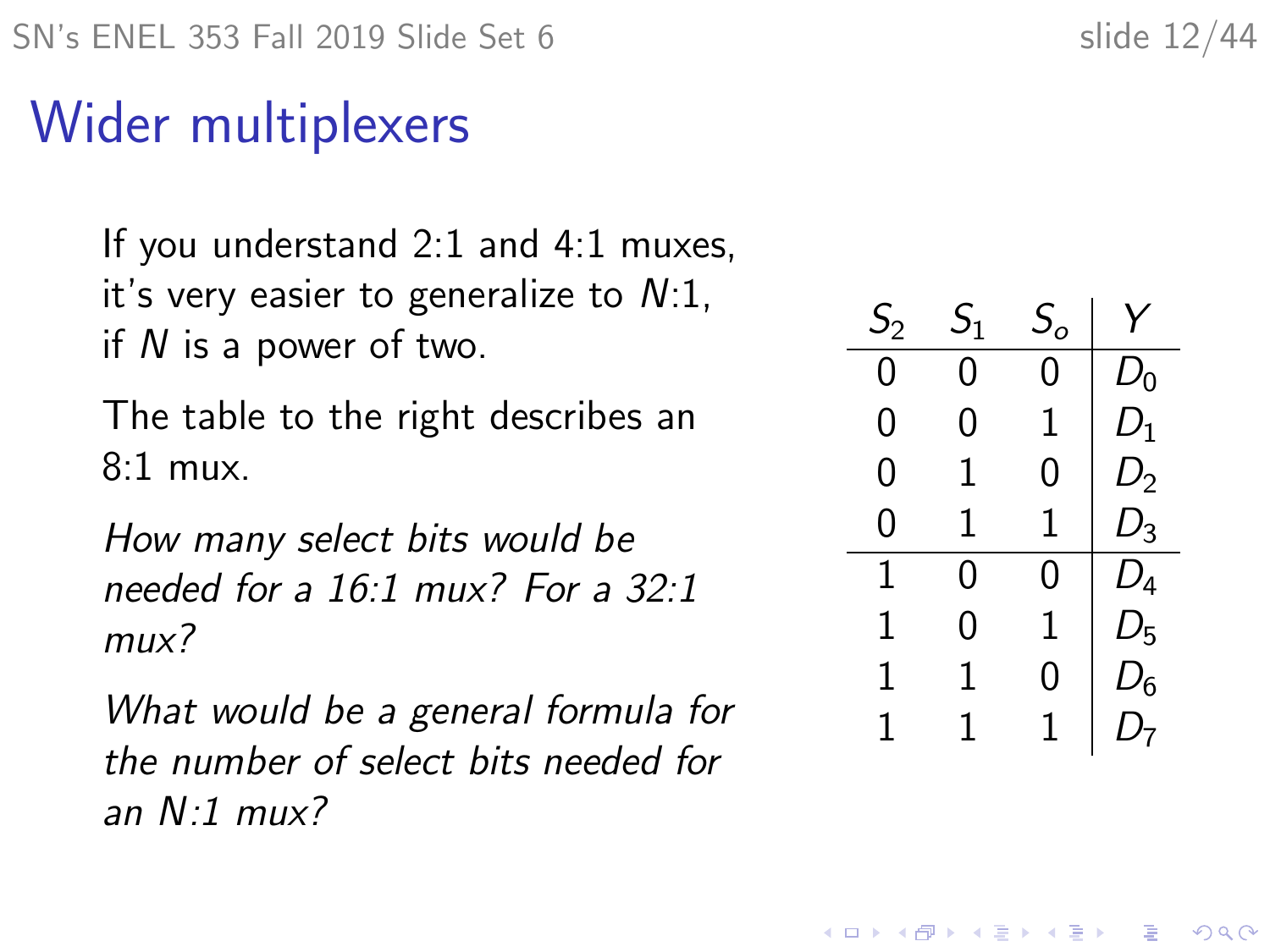## Using muxes to implement logic functions

Multiplexers have a lot of practical applications. We'll see some of them later in this course and others in ENCM 369 in Winter.

For now, we'll just look at one such application: Given a truth table with N rows for a function  $F$ , it's very straightforward to make a circuit for F with an  $N:1$  multiplexer as the key component.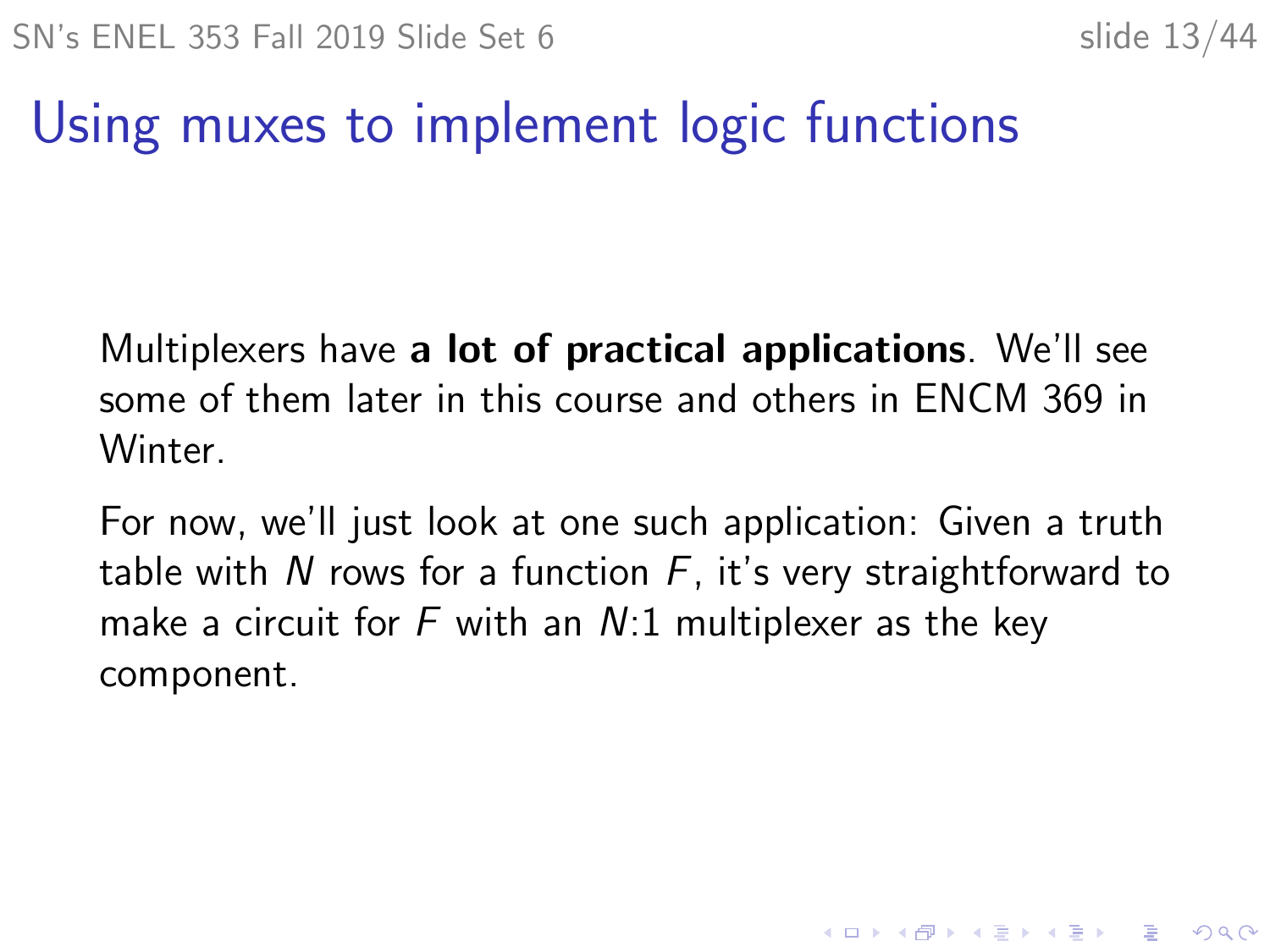**KORKARYKERKER POLO** 

# Textbook graphical notation for HIGH and LOW voltage connections

This schematic is an example of the symbols Harris & Harris use . . .



What is the output of the AND gate? (This is supposed to be an easy question.)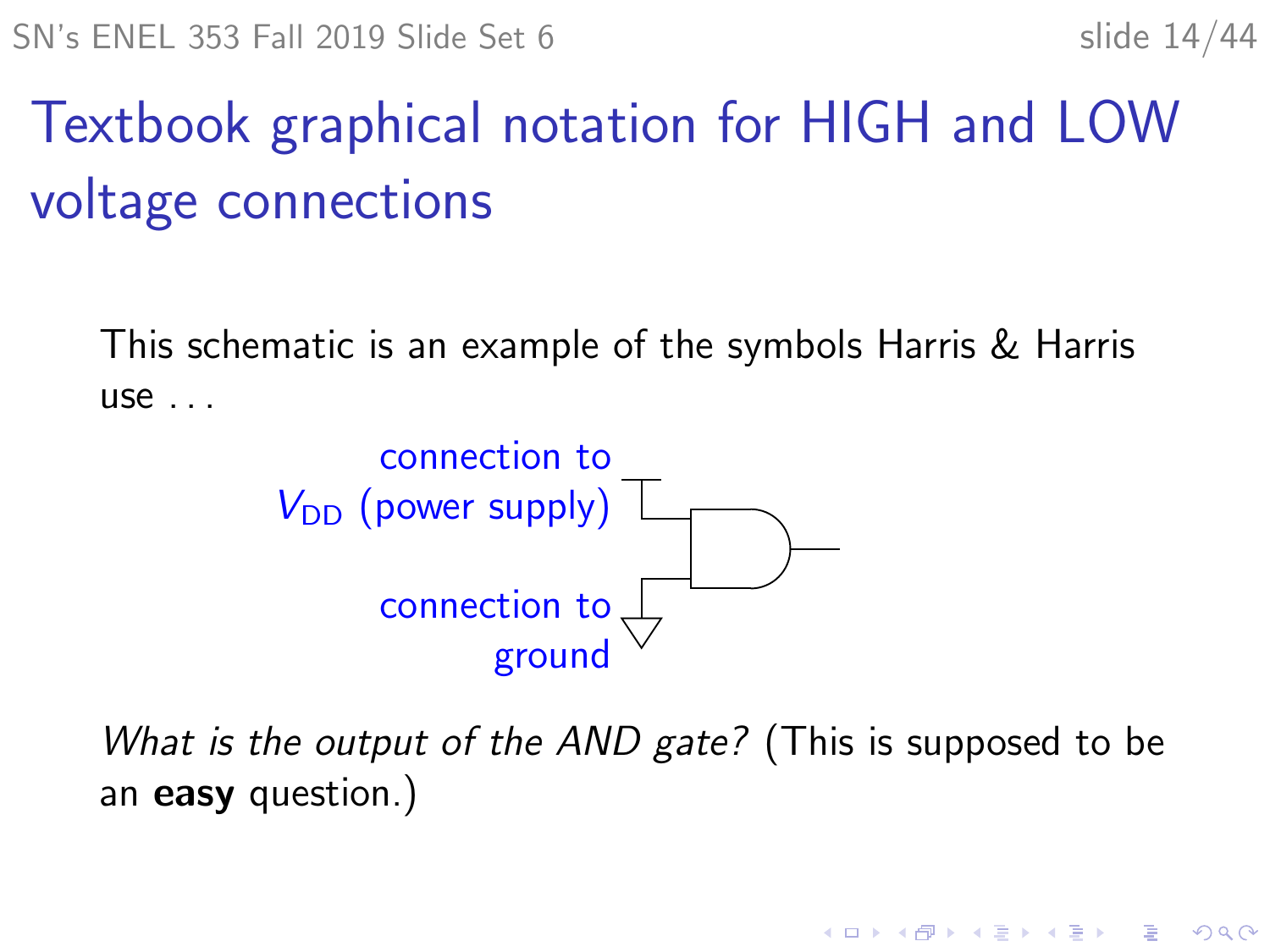# Example of using muxes to implement logic functions

How can we implement the given function with an  $8:1$  mux?

How can we implement the given function with a 4:1 mux and an inverter?

|   | B | C |                |
|---|---|---|----------------|
| 0 | 0 | 0 | 1              |
| 0 | 0 | 1 | 1              |
| 0 | 1 | 0 | 0              |
| 0 | 1 | 1 | $\overline{1}$ |
| 1 | 0 | 0 | 1              |
| 1 | 0 | 1 | 0              |
| 1 | 1 | 0 | 0              |
| 1 | 1 | 1 | 0              |

**KORKARYKERKER POLO**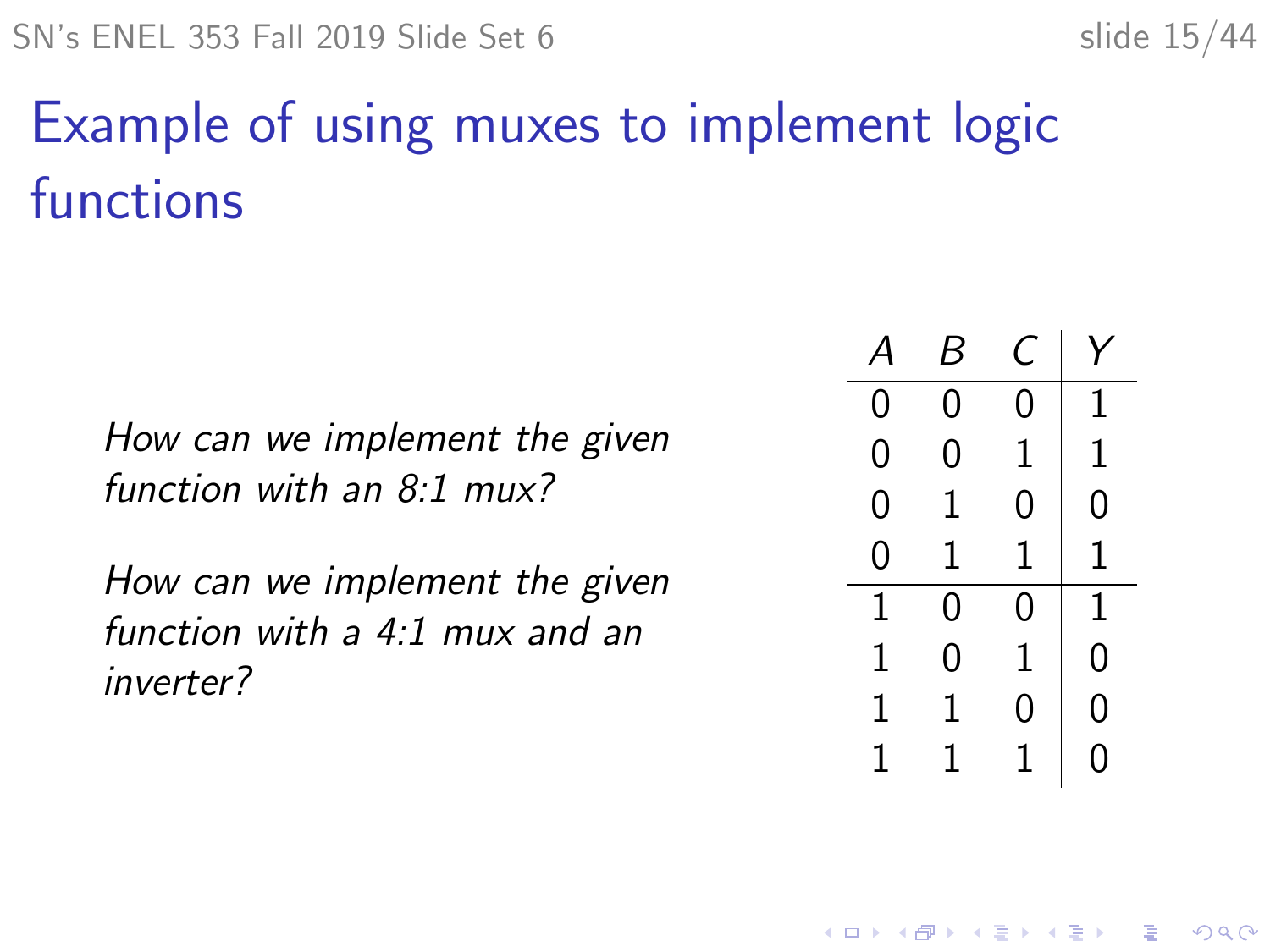KELK KØLK VELKEN EL 1990

#### $N:1$  multiplexers with N not a power of two

Sometimes a circuit requires selection of one of N signals, where  $N$  is not a power of two. This is easy to accommodate.

For example, let's describe a 3:1 mux.

Let's build a 3:1 mux from two 2:1 muxes.

Let's build a  $3:1$  mux using a  $4:1$  mux.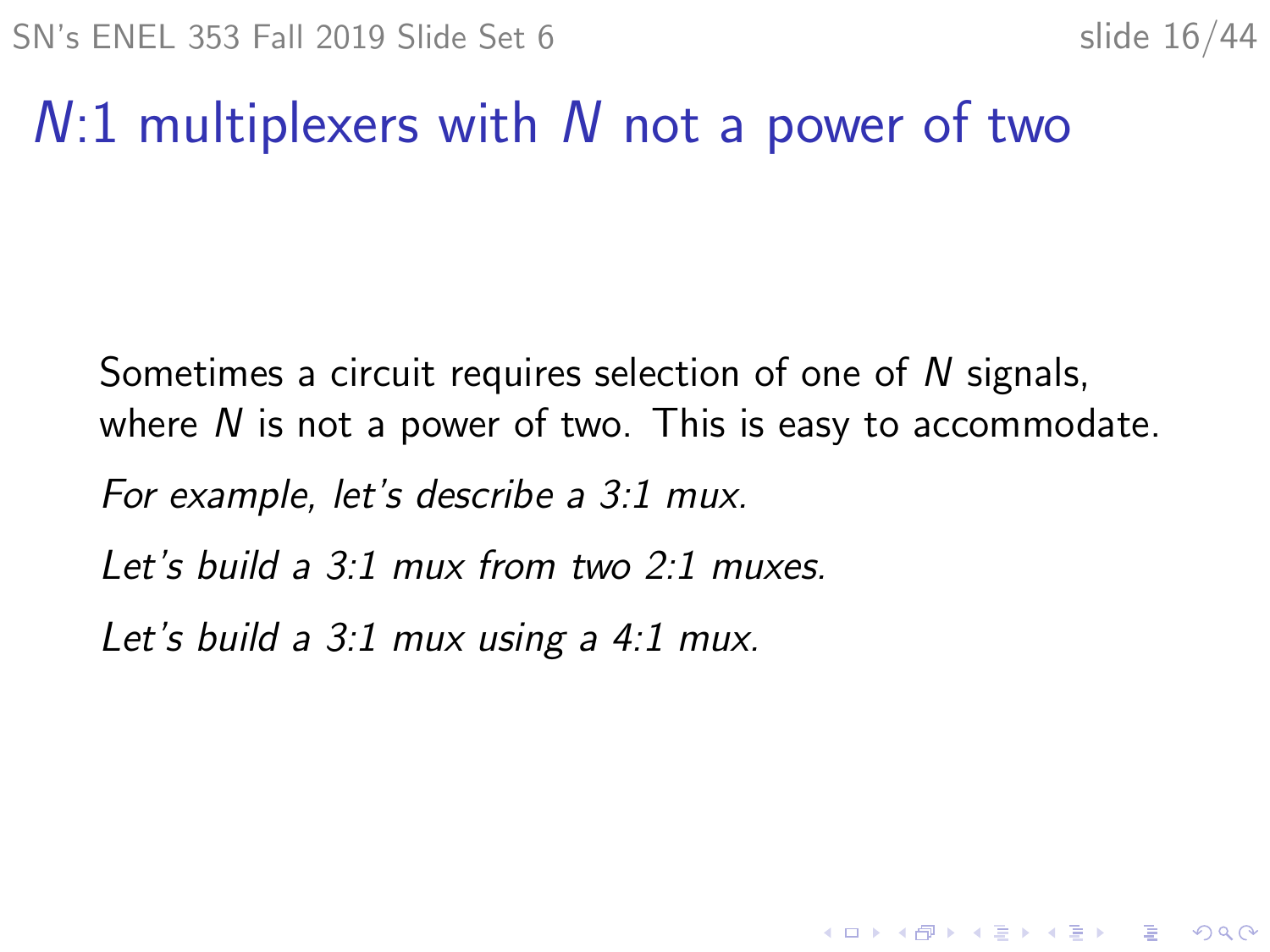#### <span id="page-16-0"></span>Outline of Slide Set 6

**[Multiplexers](#page-2-0)** 

#### **[Decoders](#page-16-0)**

[Introduction to timing of combinational logic](#page-21-0)

[Propagation and contamination delays](#page-27-0)

Overall  $t_{\rm{nd}}$  and  $t_{\rm{cd}}$  [calculations](#page-32-0)

[Glitches](#page-40-0)

K ロ ▶ K 個 ▶ K 할 ▶ K 할 ▶ 이 할 → 9 Q Q →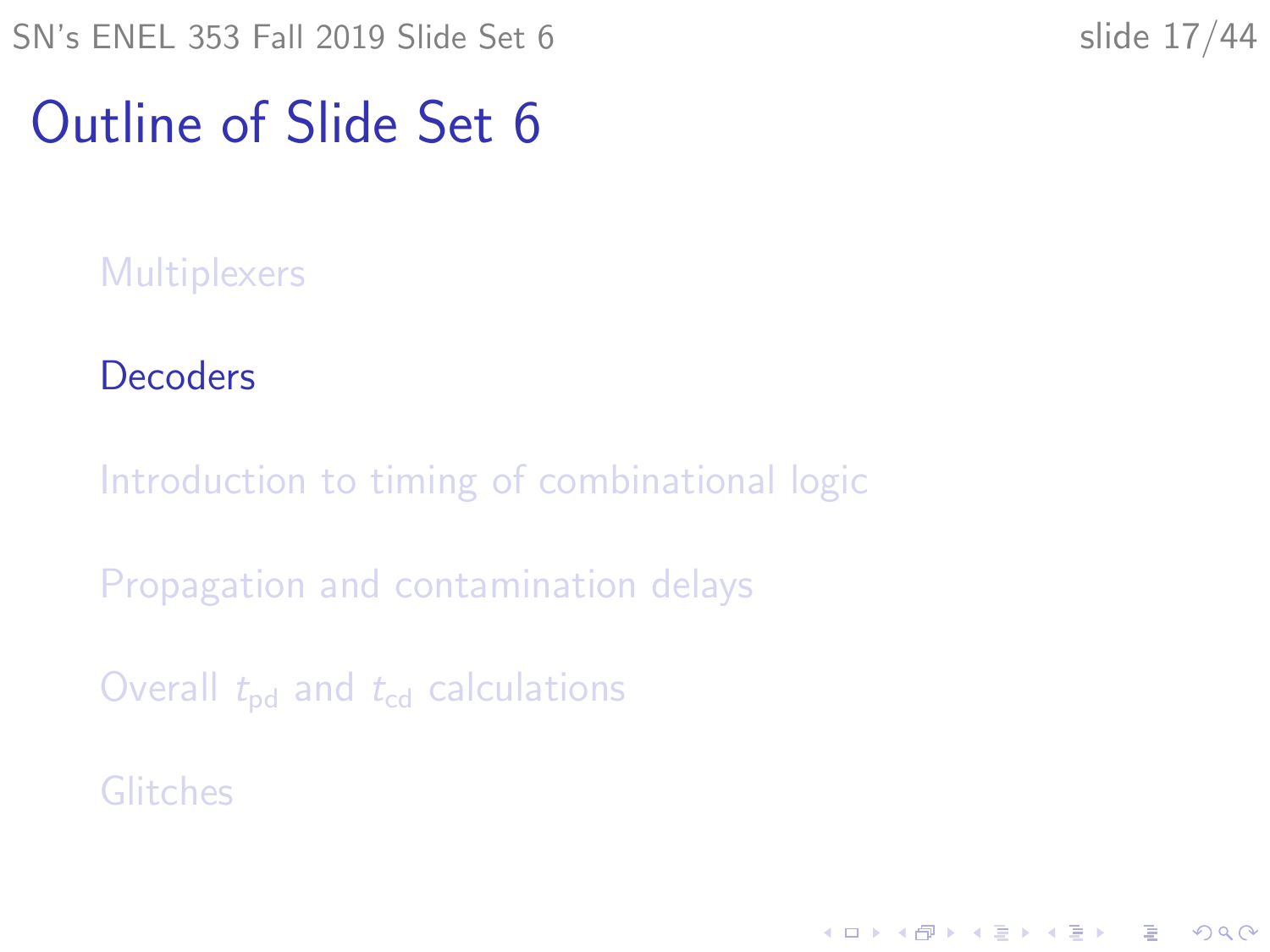$\Omega$ 

#### **Decoders**

A decoder has N inputs and  $2^N$  outputs. Here are examples of  $2:4$  and  $3:8$  decoders



Let's write a description of the 2:4 decoder, then show how to make one using inverters and AND gates.

**←ロ ▶ → 伊 ▶ → ヨ ▶ → ヨ ▶**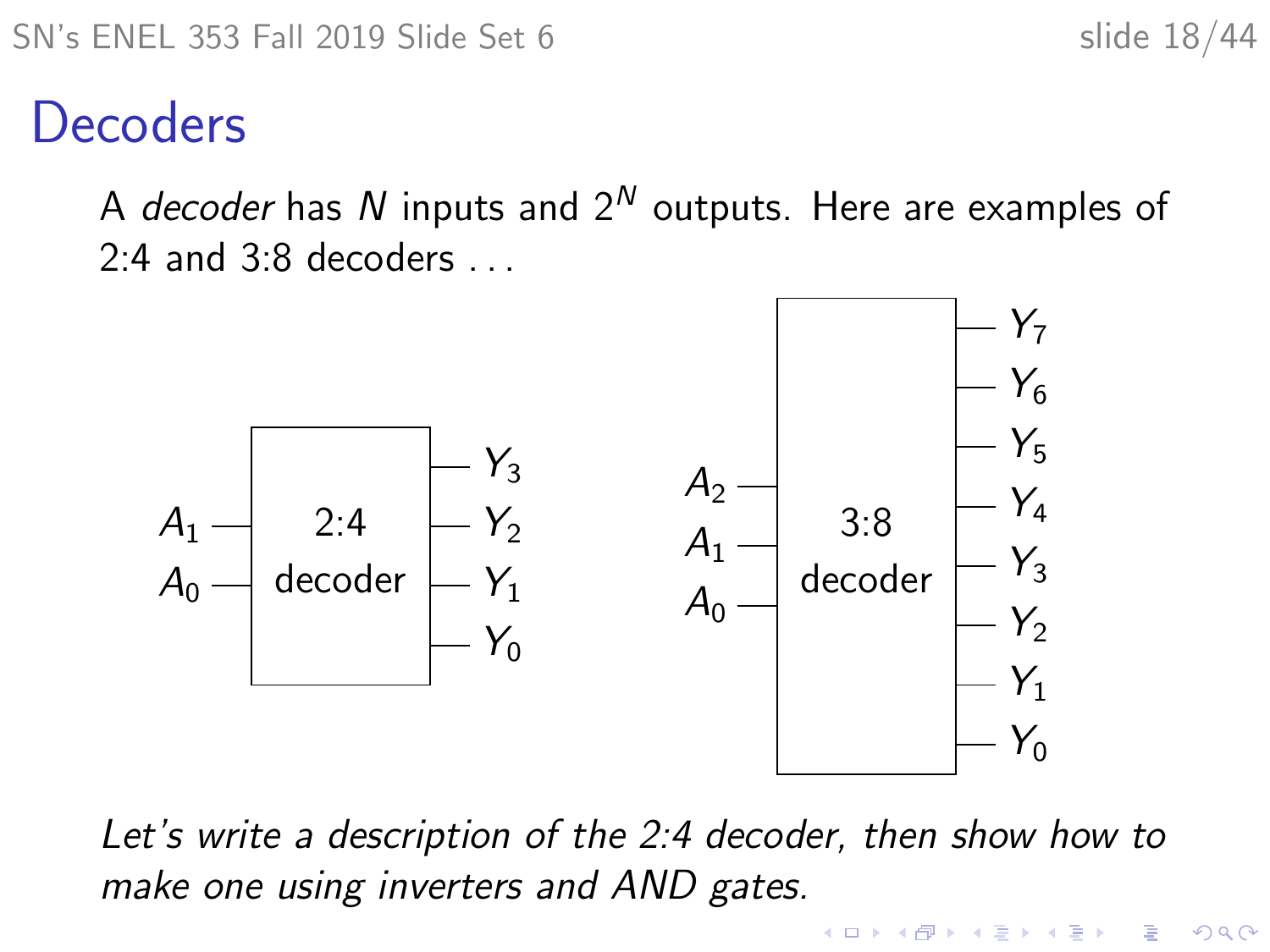**KORKARYKERKER POLO** 

## Building logic functions with decoders

Because decoders are minterm generators, decoders can be used to go from truth tables to circuits in a very straightforward way.

Let's illustrate this by making a 1-bit full adder out of a 3:8 decoder and some OR gates.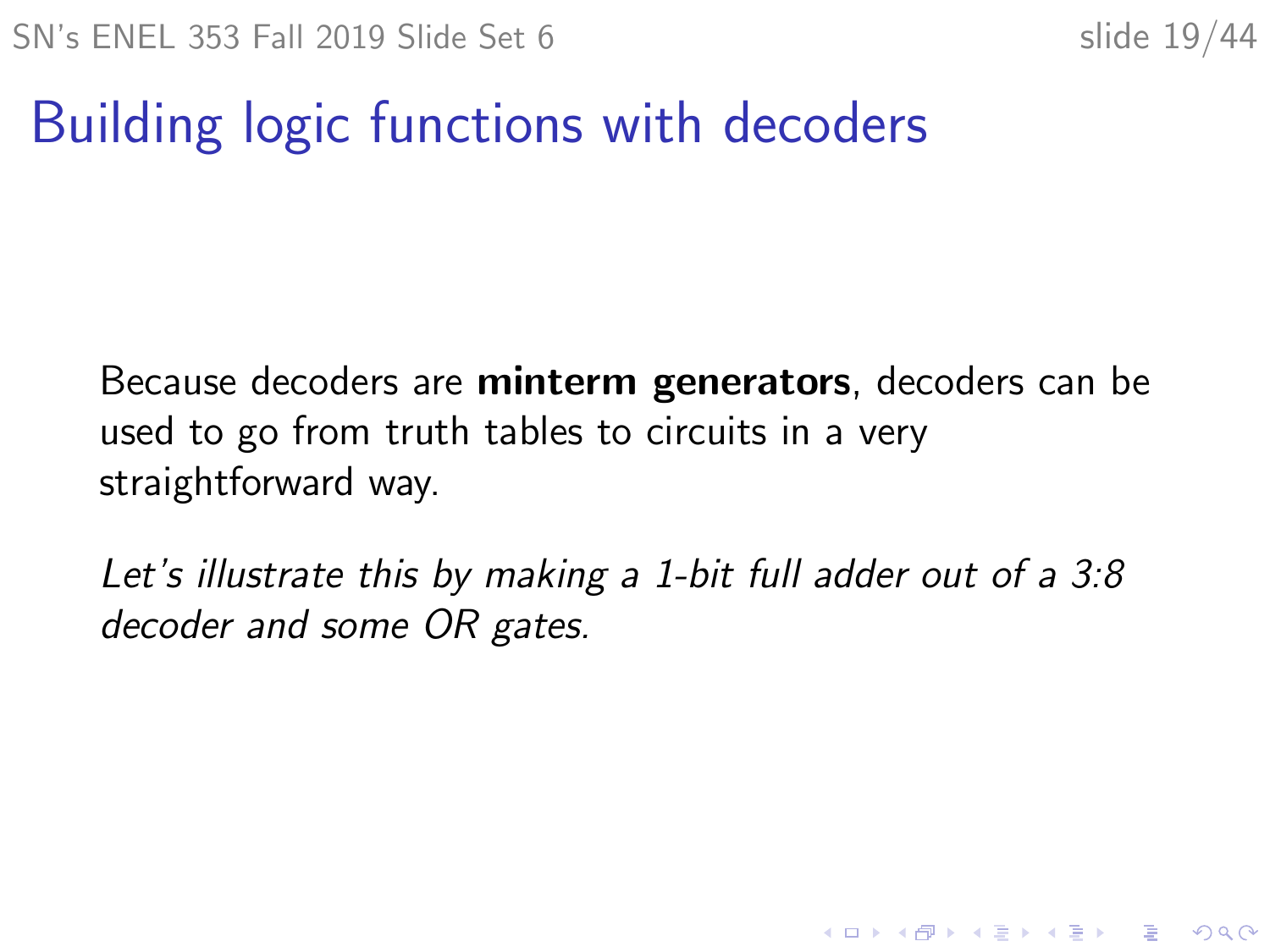KID KA KERKER E 1990

#### Decoders with enable inputs

(This topic is not covered in Section 2.8 in the textbook.)

A common variation of the decoder is a decoder with an enable input:



This is just like the 2:4 decoder we looked at earlier, except that when  $EN = 0$ , all outputs are 0. Let's write a truth table for this.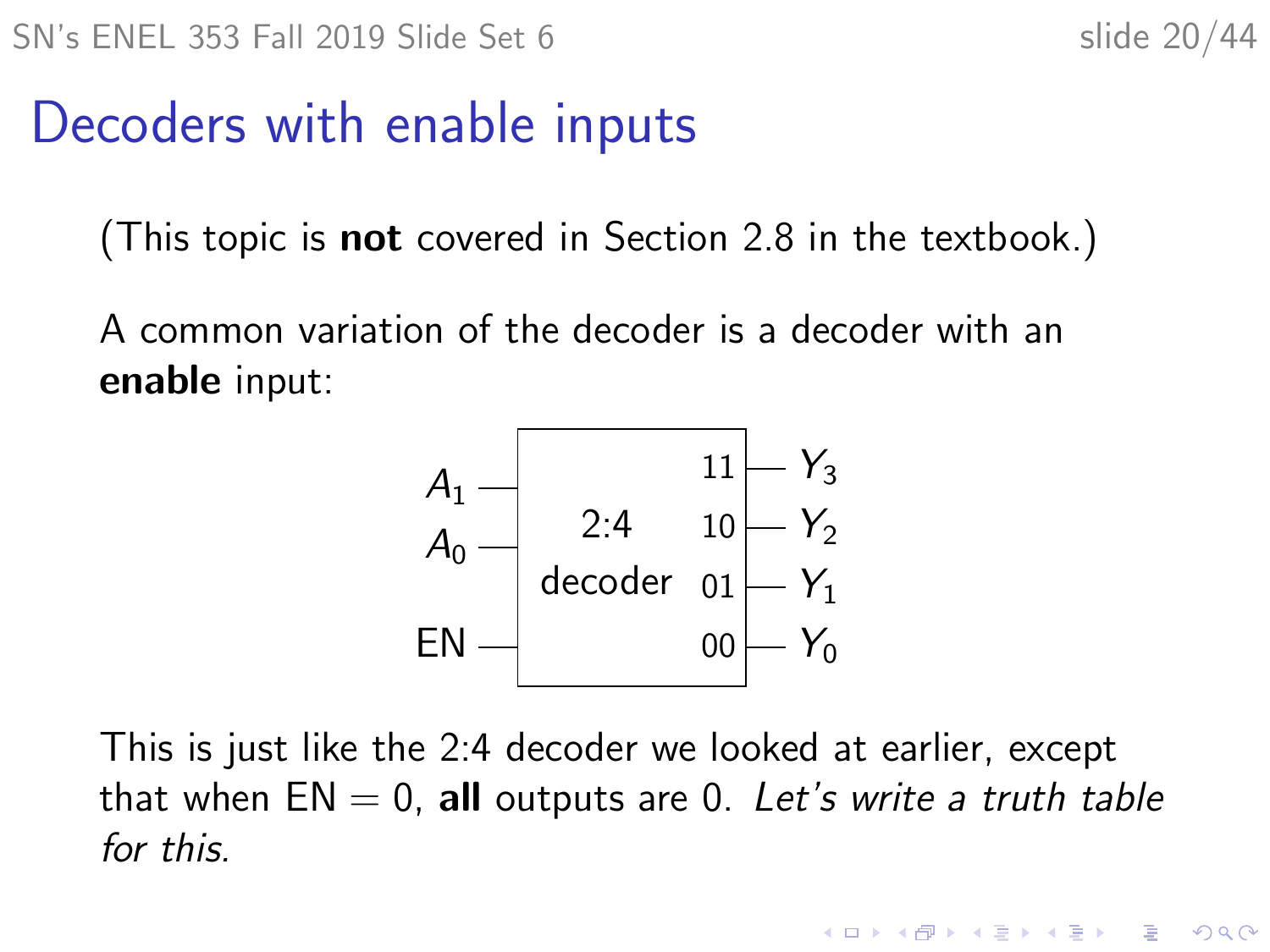**KORKARYKERKER POLO** 

# Using small decoders with enable inputs to make bigger decoders

Let's build a 3:8 decoder using an inverter and two 2:4 decoder-with-enable circuits.

Let's build a 4:16 decoder-with-enable using some 2:4 decoder-with-enable circuits.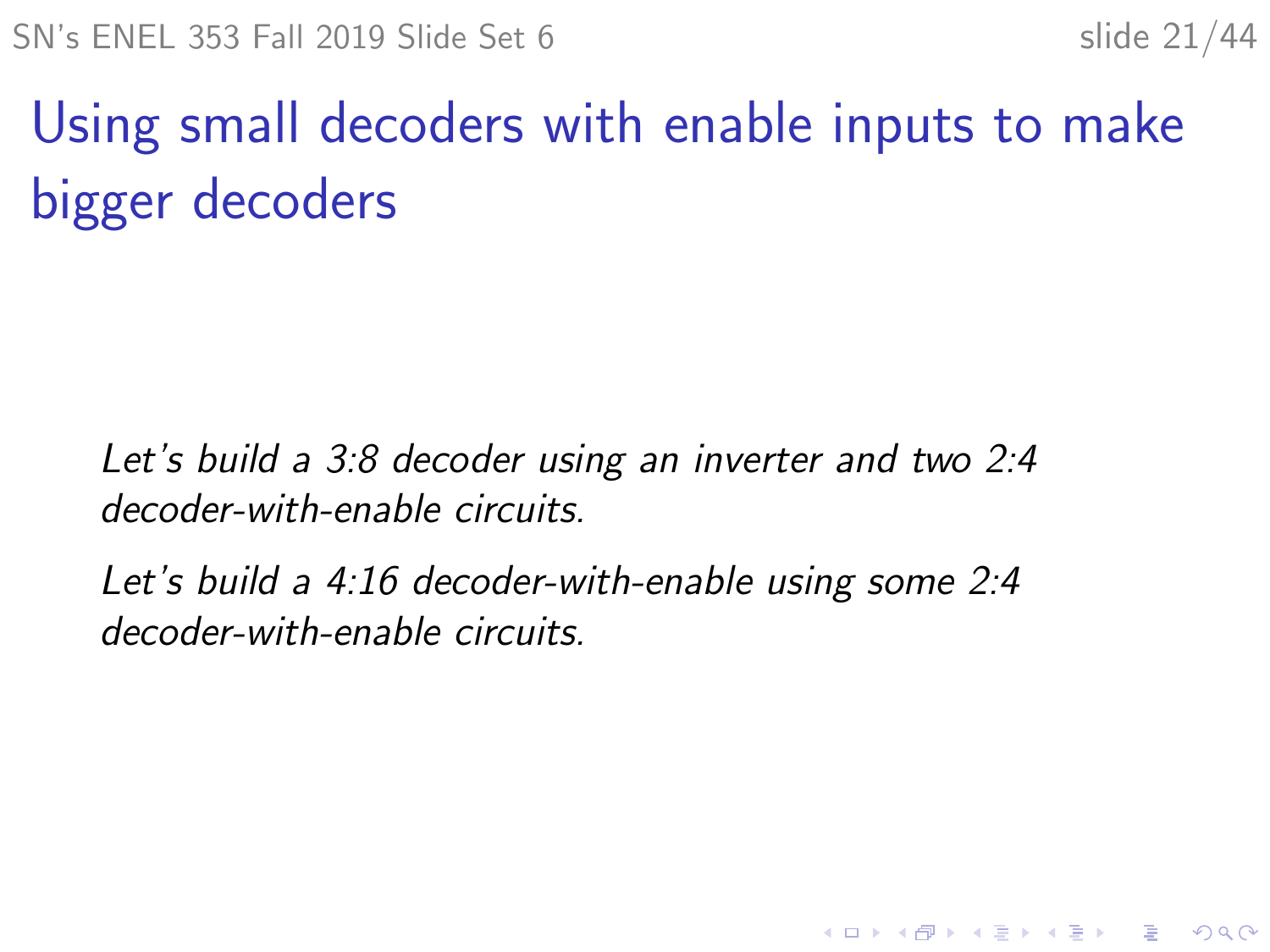#### <span id="page-21-0"></span>Outline of Slide Set 6

**[Multiplexers](#page-2-0)** 

**[Decoders](#page-16-0)** 

[Introduction to timing of combinational logic](#page-21-0)

[Propagation and contamination delays](#page-27-0)

Overall  $t_{\rm{nd}}$  and  $t_{\rm{cd}}$  [calculations](#page-32-0)

[Glitches](#page-40-0)

K ロ ▶ K 個 ▶ K 할 ▶ K 할 ▶ 이 할 → 9 Q Q →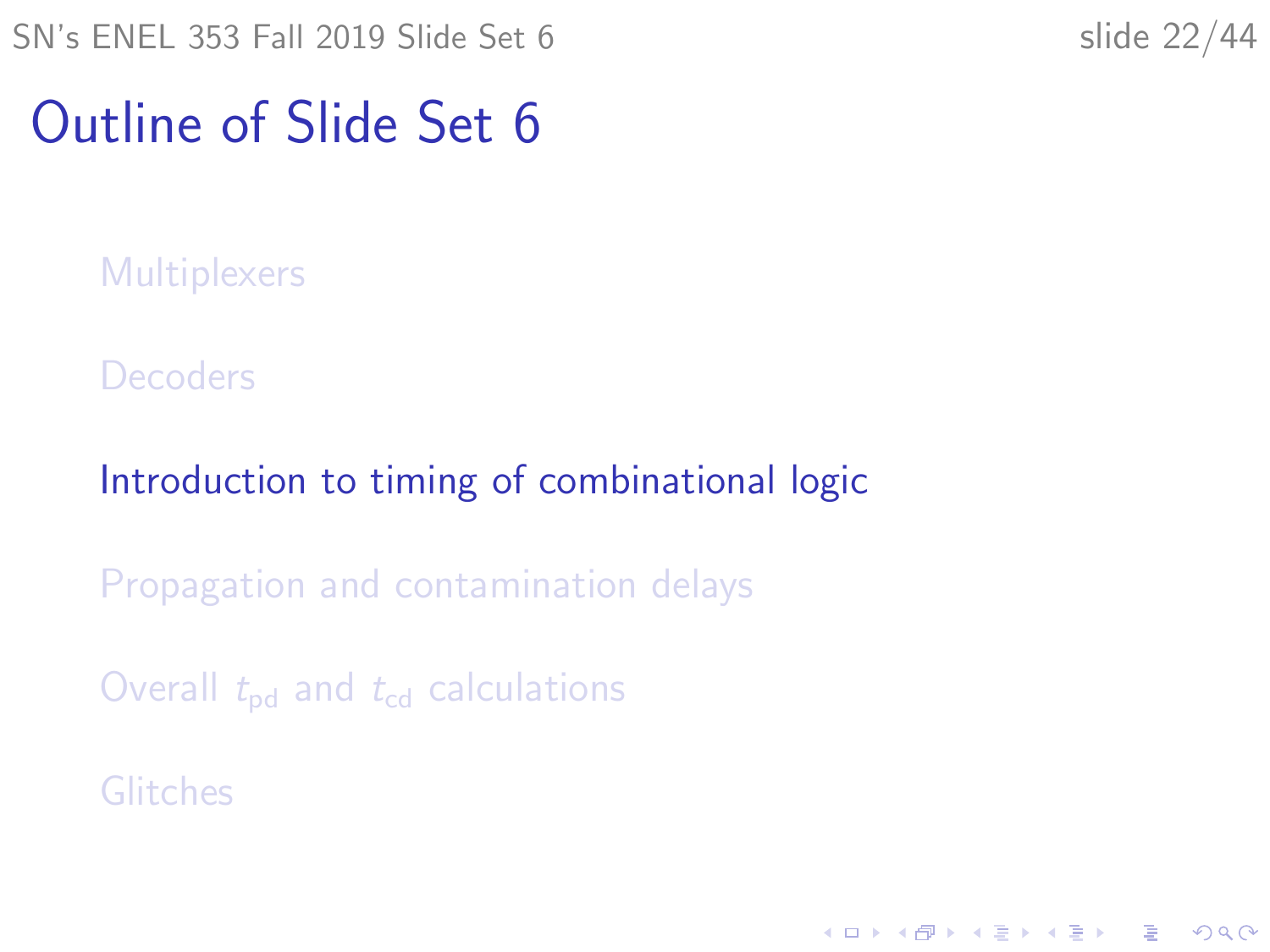#### Introduction to timing of combinational logic

The definition of **combinational logic** is that the outputs of a combinational element depend only on the **current** values of its inputs.

In reality, combinational elements have very, very short "reaction times". Changes in inputs trigger changes to outputs that are almost but not quite instant.

Delays in combinational logic can set important limits on how fast digital systems can operate.

We're about to study some simple methods for estimating overall delays when complex combinational elements are built from simpler combinational elements.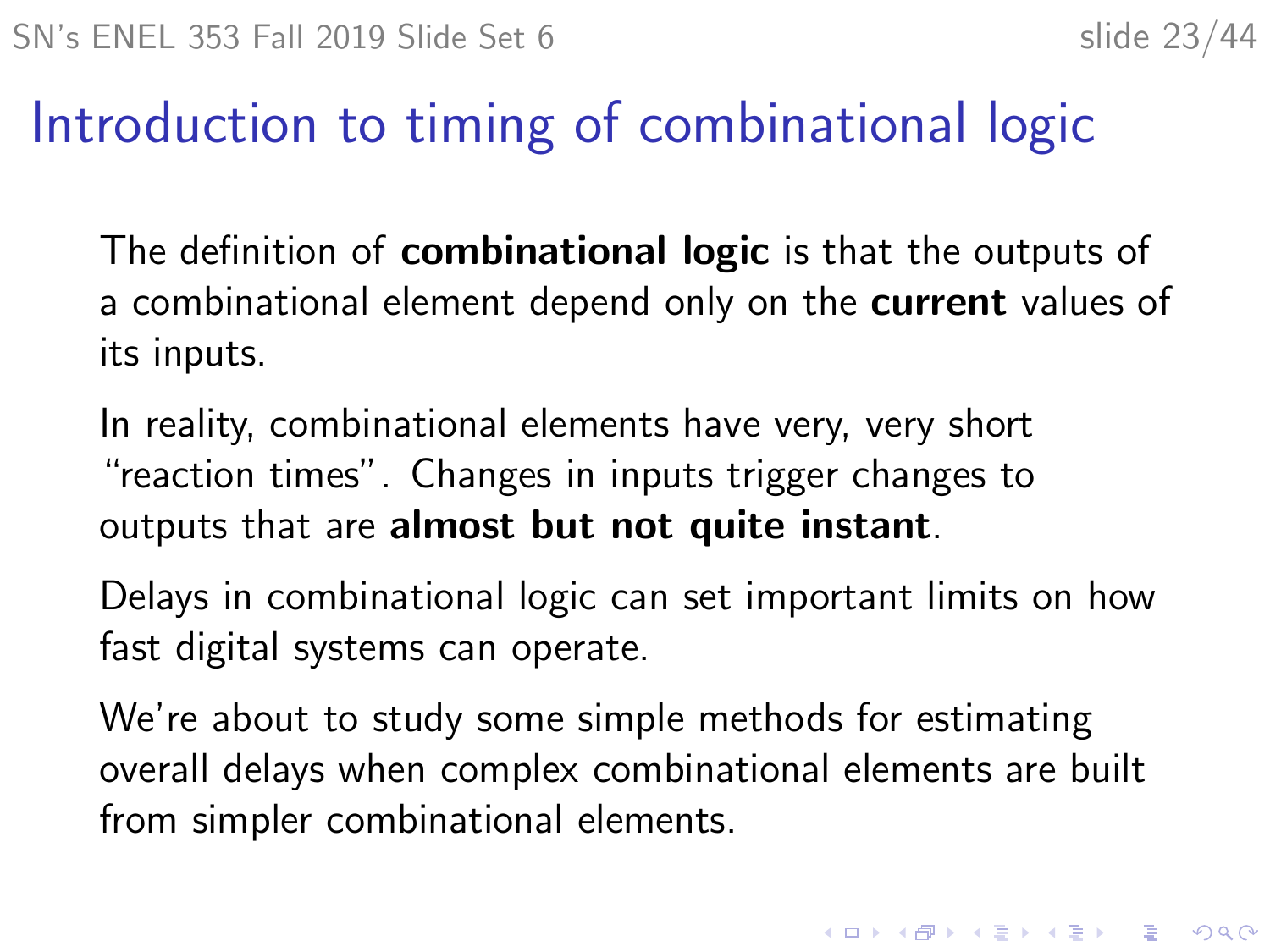4 0 > 4 4 + 4 = + 4 = + = + + 0 4 0 +

#### How short is a picosecond?

 $1 ps = 1 \times 10^{-12} s.$ 

Every second contains  $10^{12} = 1$  trillion picoseconds.

For simple logic gates in today's integrated circuits, propagation delays—reaction times to changes in input values—are typically tens of picoseconds.

An Olympic sprinter is considered to have false-started if she or he has reacted to the starting gun in less than 0.100 seconds.

Let's compare logic gates and humans using the same units for time . . .

Typical AND gate reaction time: 60 ps. Very fast human reaction time: 100,000,000,000 ps.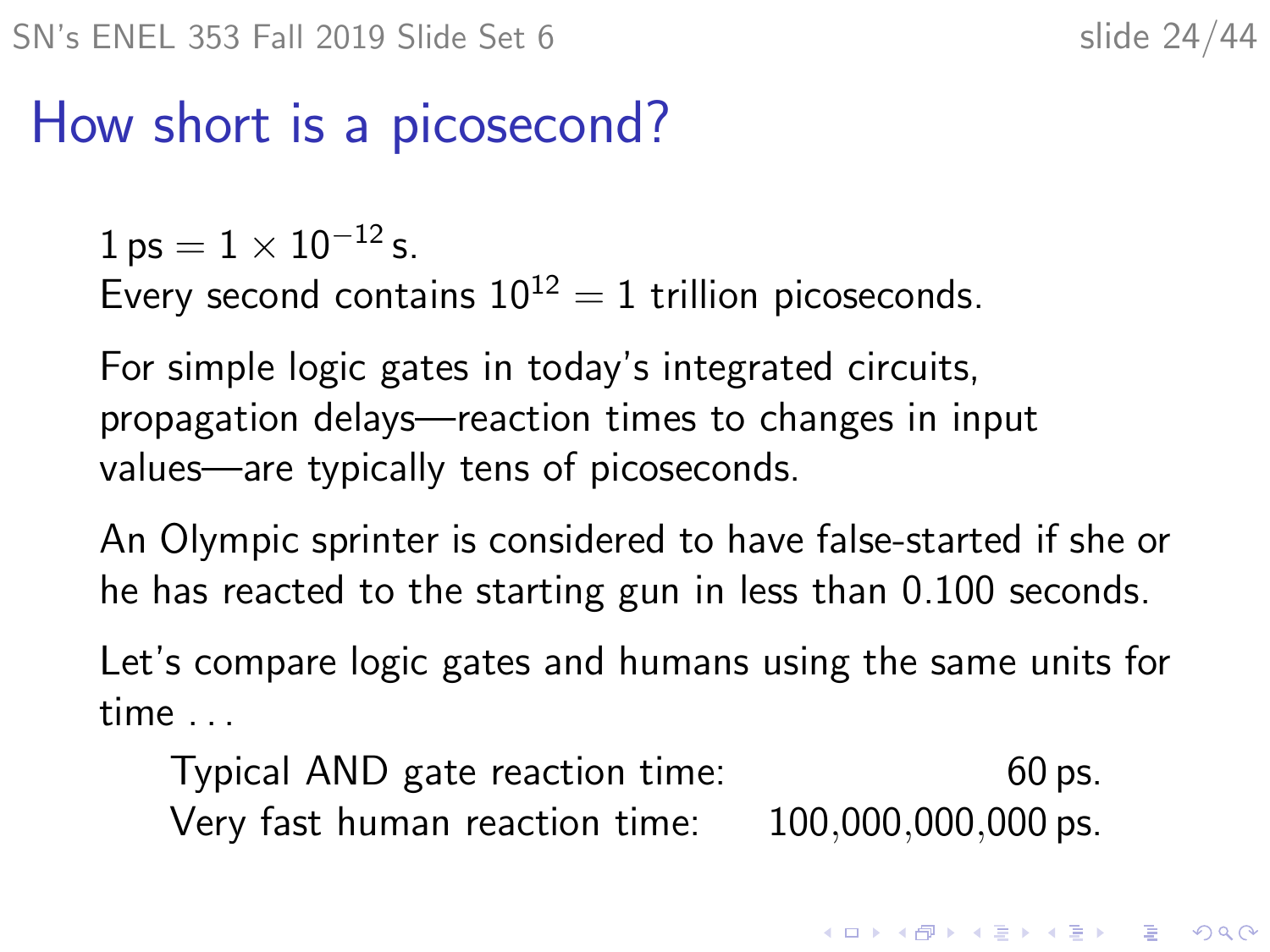### Sketching logic levels as functions of time

When a logic signal changes value, voltage as a function of time will follow a curve dictated by some complex physics:



In making sketches to illustrate digital circuit timing, the exact shapes of voltage/time curves are not important, and this style of drawing is often used:

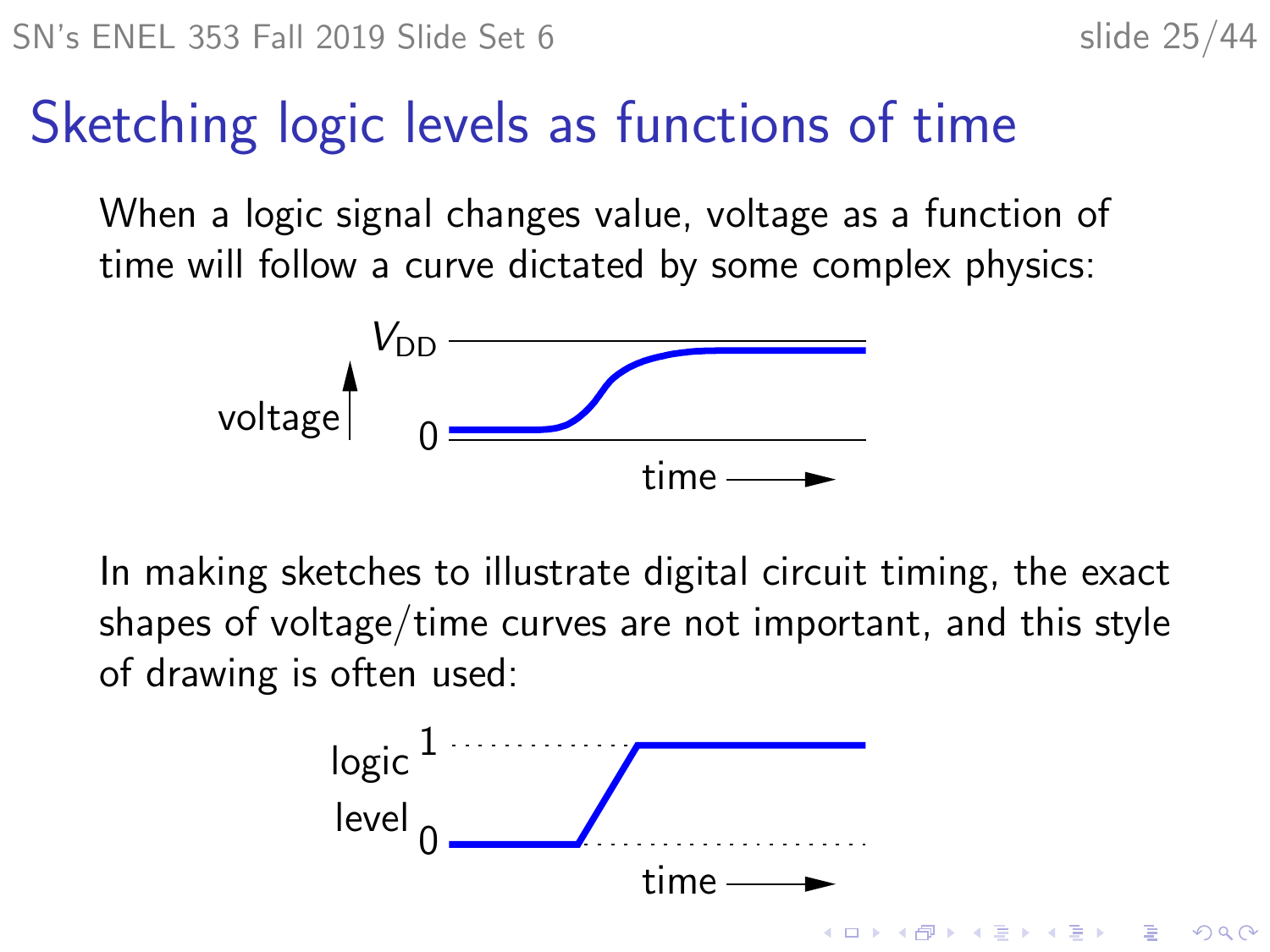## Delay in a simple gate



By convention, delay is measured

- $\blacktriangleright$  from the time that the input is halfway between LOW and HIGH;
- $\blacktriangleright$  to the time that the output is halfway between LOW and HIGH.

Image is Figure 2.66 from Harris D. M. and Harris S. L., Digital Design and Computer Architecture, 2nd ed., C 2013, Elsevier, Inc.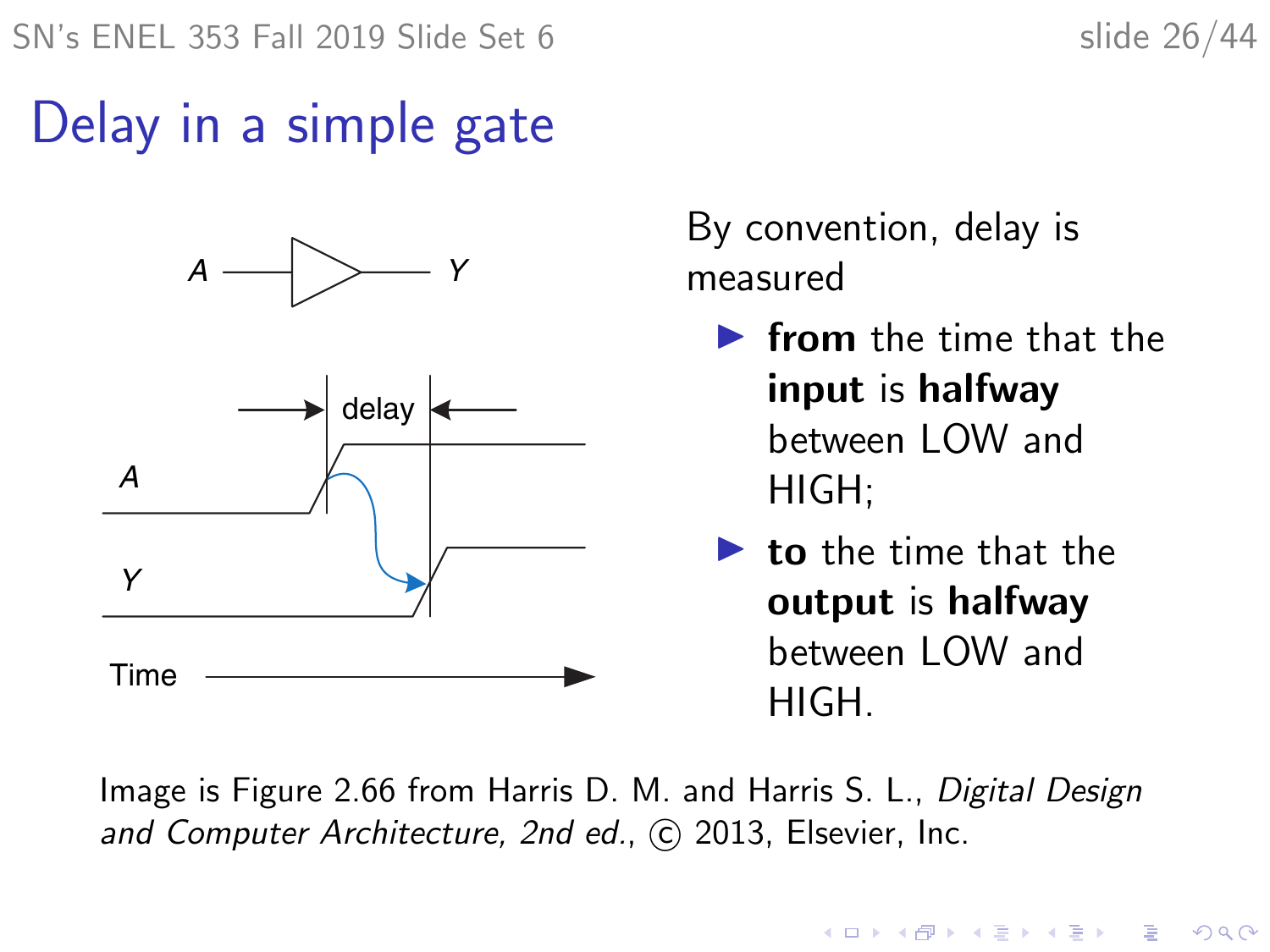# A combinational element will exhibit a range of delays

There is no single "reaction time" for a given combinational element. Here are some of the many reasons for this:

- $\blacktriangleright$  HIGH-to-LOW output transitions may be faster or slower than LOW-to-HIGH transitions, depending on the design of the element.
- $\triangleright$  Circuits tend to get slower as they get warmer.
- $\triangleright$  Supposedly identical gates may perform differently due to due to variations in manufacturing.
- $\blacktriangleright$  In elements with multiple output bits, some output bits may switch faster than others.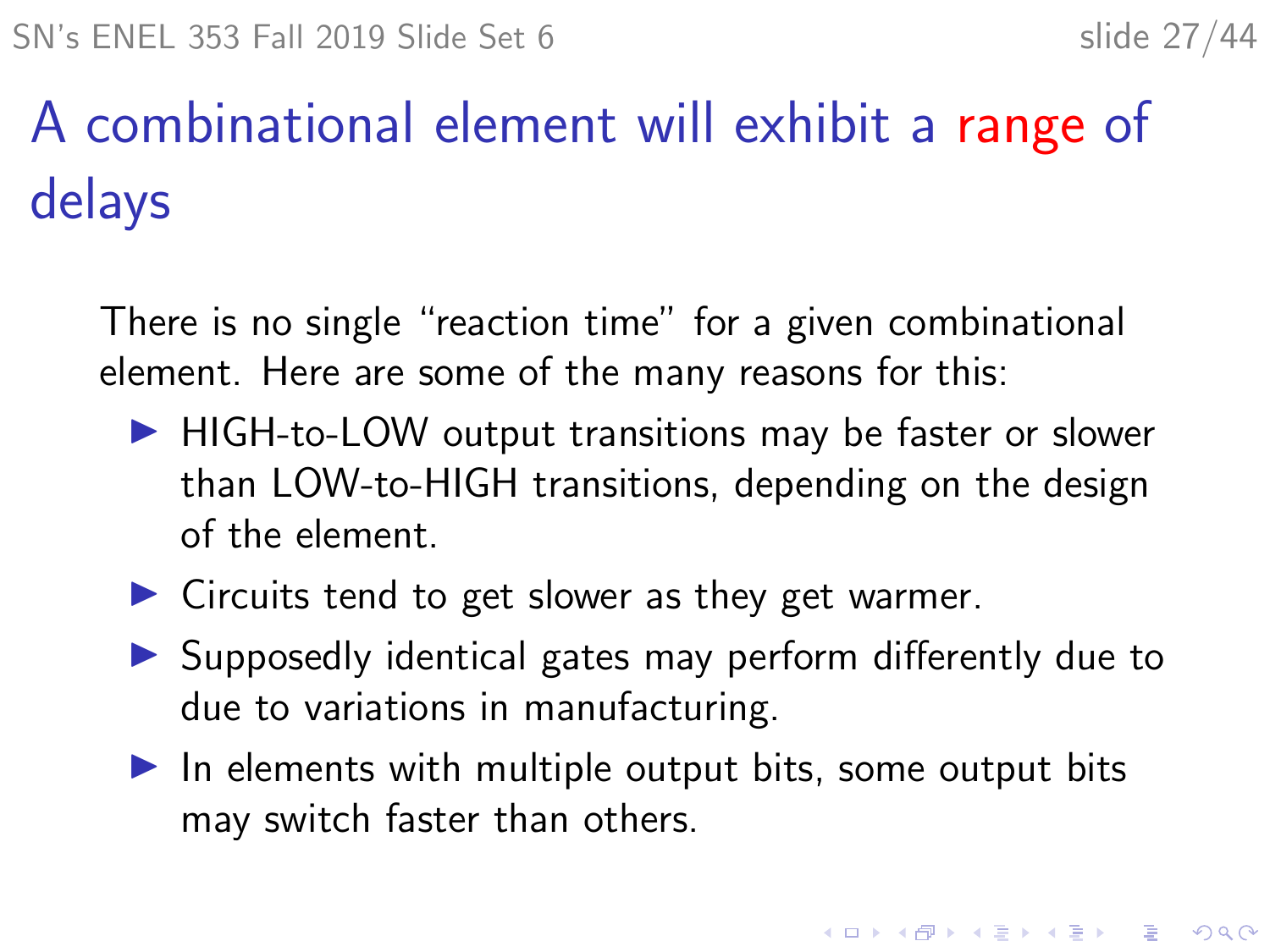#### <span id="page-27-0"></span>Outline of Slide Set 6

**[Multiplexers](#page-2-0)** 

**[Decoders](#page-16-0)** 

[Introduction to timing of combinational logic](#page-21-0)

[Propagation and contamination delays](#page-27-0)

Overall  $t_{\rm{nd}}$  and  $t_{\rm{cd}}$  [calculations](#page-32-0)

[Glitches](#page-40-0)

K ロ ▶ K 個 ▶ K 할 ▶ K 할 ▶ 이 할 → 9 Q Q →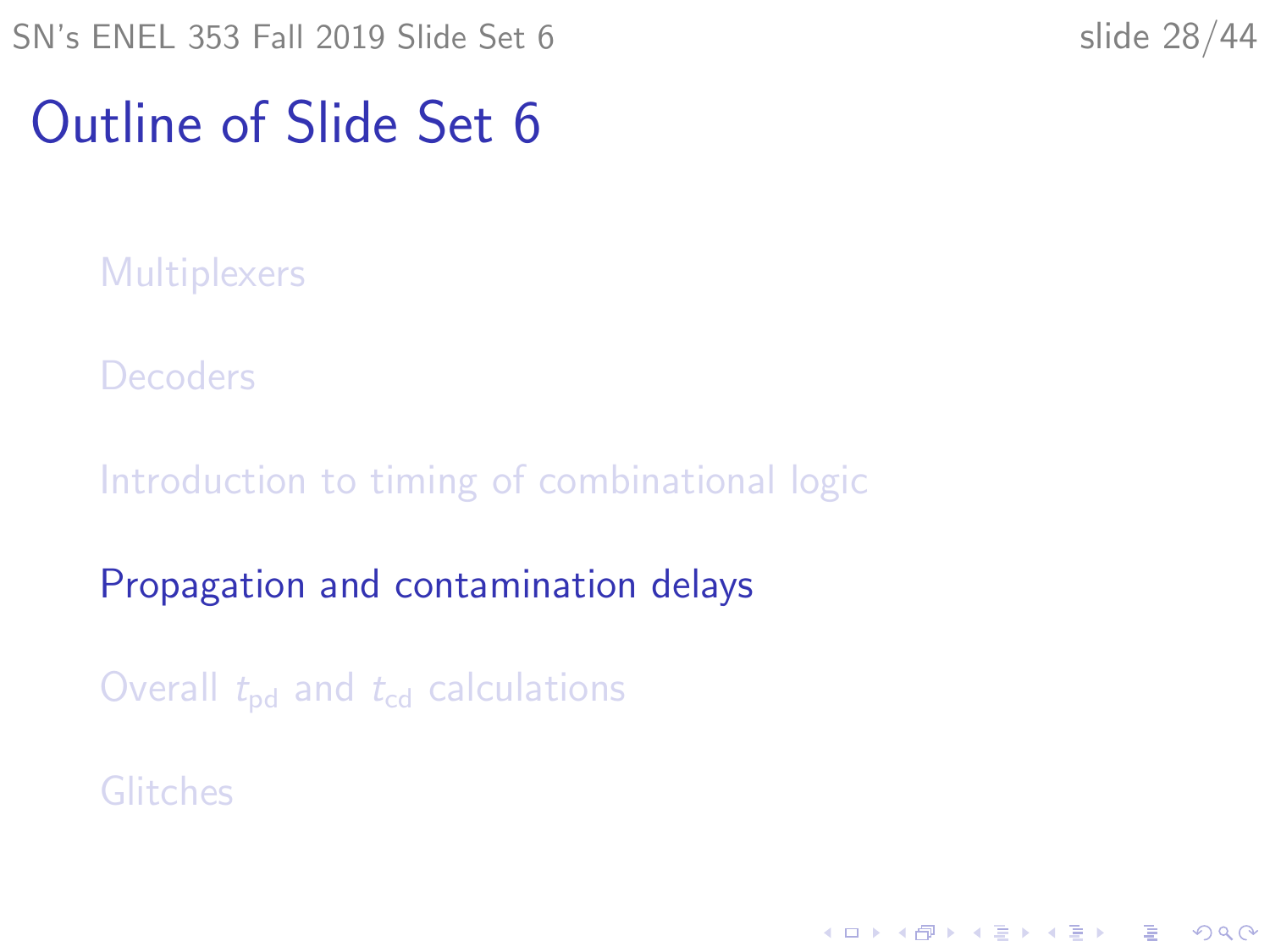KID KA KERKER KID KO

#### Propagation and contamination delays

Because any combinational element exhibits a range of delays, delay characteristics of an element are often described by two numbers:

- $\blacktriangleright$   $t_{\rm nd}$ , the *propagation delay*. This is the **maximum** possible delay under the expected operating conditions for the element.
- $\triangleright$  t<sub>cd</sub>, the contamination delay. This is the **minimum** possible delay under the expected operating conditions for the element.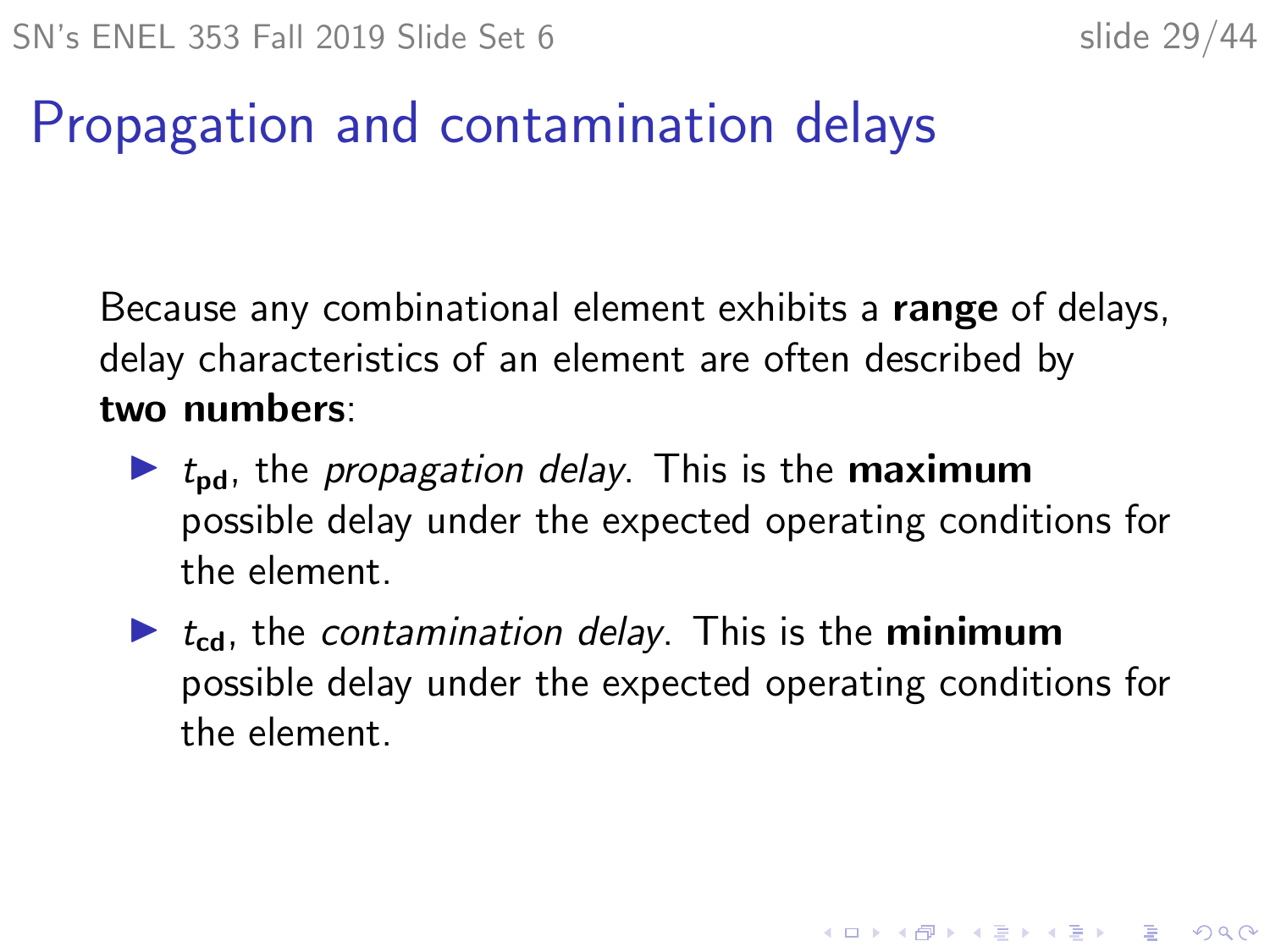SN's ENEL 353 Fall 2019 Slide Set 6 slide 30/44

#### $t_{\rm pd}$  and  $t_{\rm cd}$  illustrated in a timing diagram



This is a relatively simple timing diagram, but there is still a lot going on here!

**KORKARYKERKER POLO** 

Let's make some notes about how to read this diagram.

Image is Figure 2.67 from Harris D. M. and Harris S. L., Digital Design and Computer Architecture, 2nd ed., C 2013, Elsevier, Inc.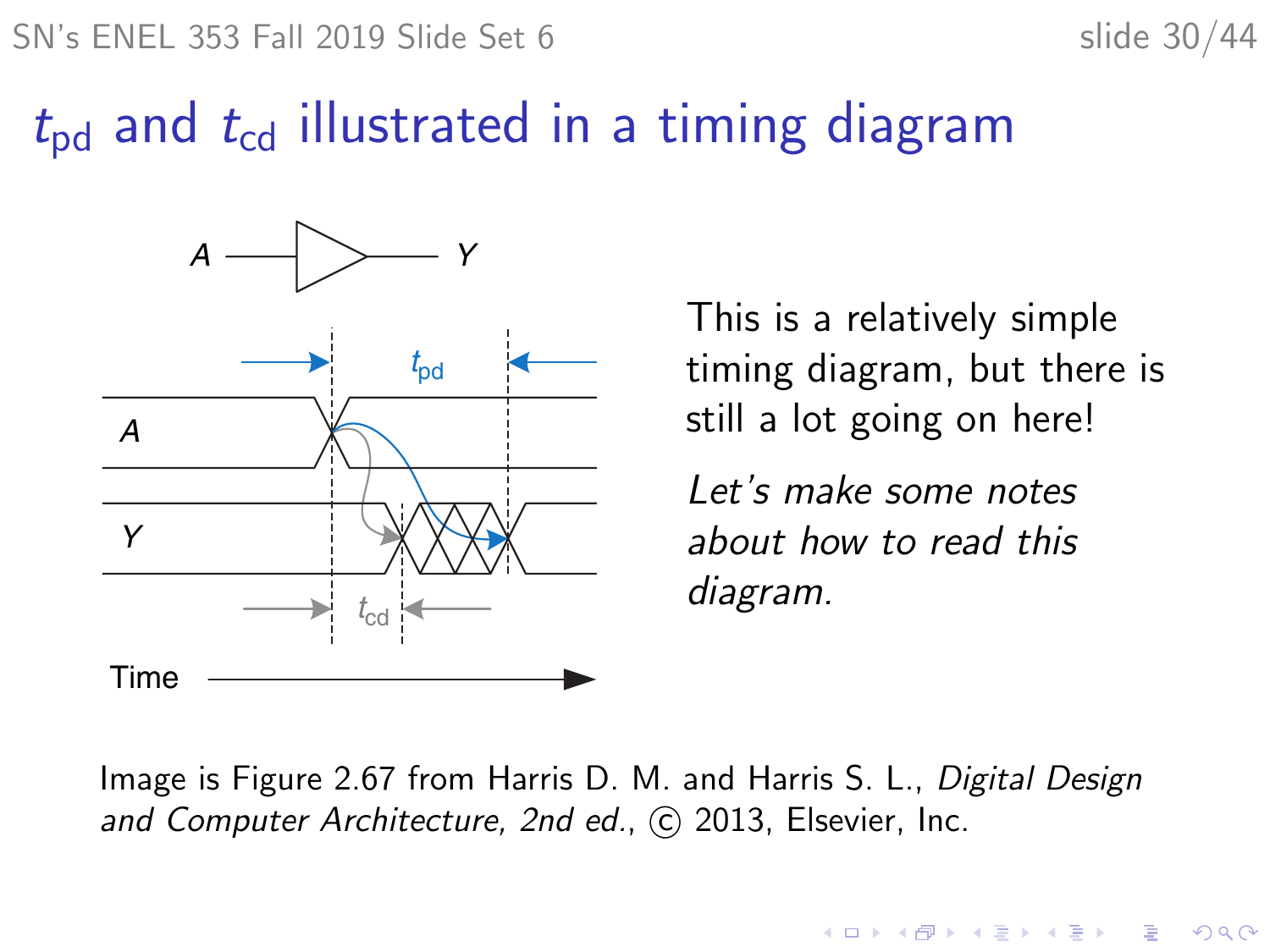#### Example propagation and contamination delays

A detailed simulation of a 2-input NAND gate design produces the data shown in the sketch below . . .





What does the data tell us about  $t_{\rm bd}$  and  $t_{\rm cd}$  for this NAND gate design?**KORKARYKERKER POLO**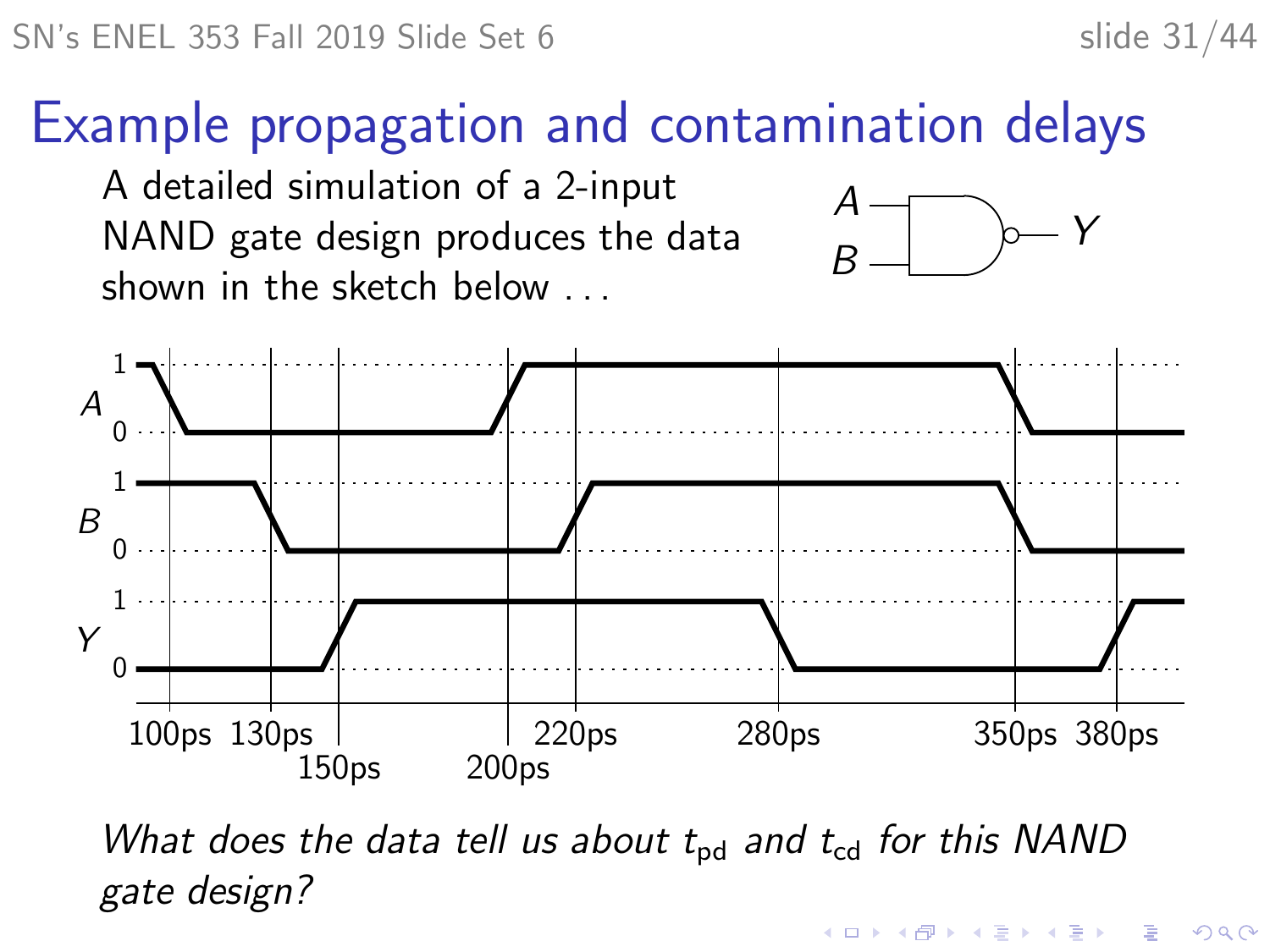#### What are the causes of delays?

One major cause is the fact that a node in a logic circuit acts as a **capacitor**. That puts a limit on the rate of change of voltage at a node.



Another important cause is wire delay—it takes a small amount of time for a voltage change to get from one end of a wire to the other, even for the tiny wires within integrated circuits.

We won't study the physical causes of delay in ENEL 353. It's an important topic in **ENCM 467** (Digital Electronics). K □ K K 레 K K 로 K K 로 K H X K K K K K K K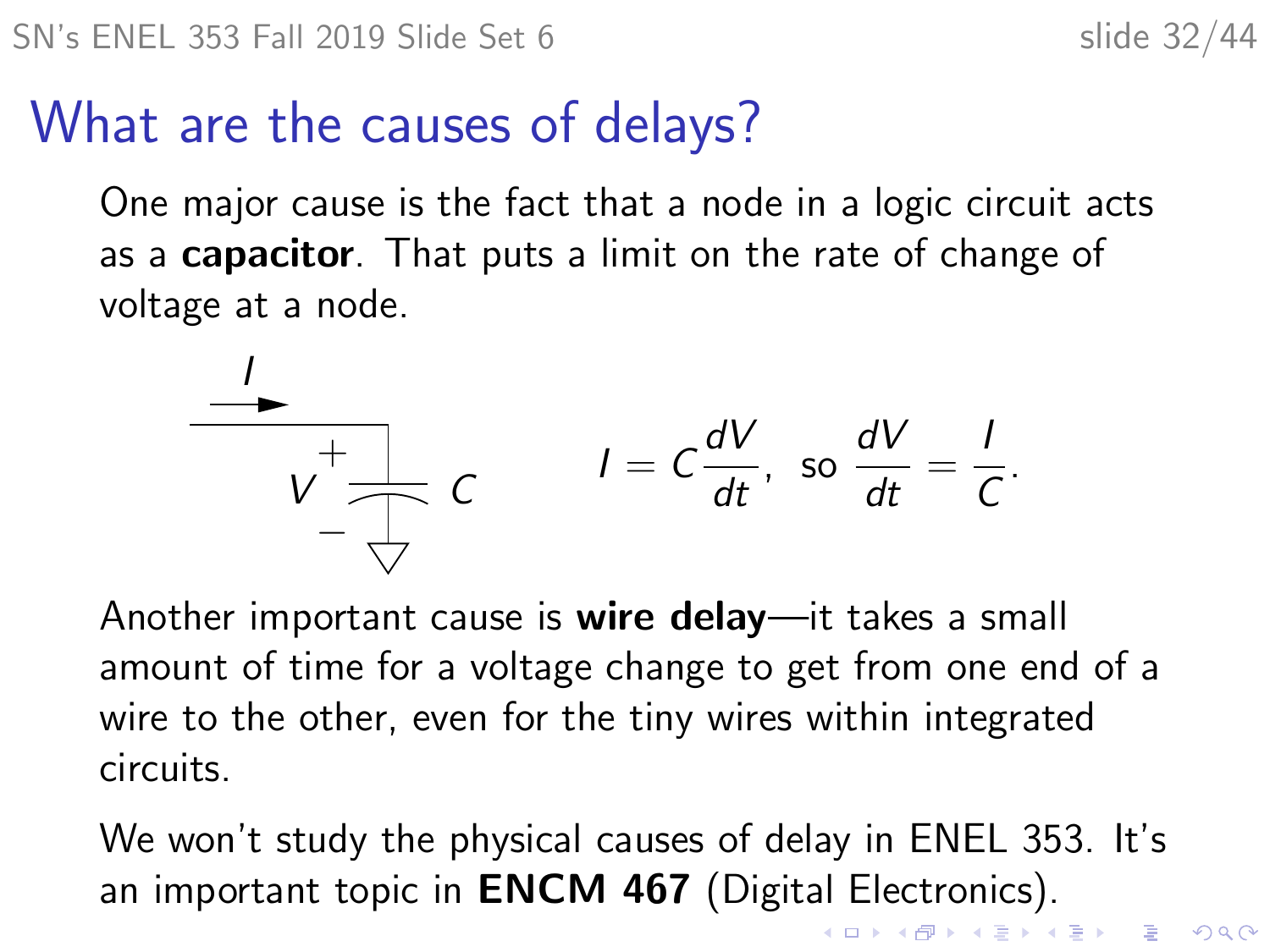#### <span id="page-32-0"></span>Outline of Slide Set 6

**[Multiplexers](#page-2-0)** 

**[Decoders](#page-16-0)** 

[Introduction to timing of combinational logic](#page-21-0)

[Propagation and contamination delays](#page-27-0)

Overall  $t_{\rm pd}$  and  $t_{\rm cd}$  [calculations](#page-32-0)

[Glitches](#page-40-0)

K ロ ▶ K 個 ▶ K 할 ▶ K 할 ▶ 이 할 → 9 Q Q →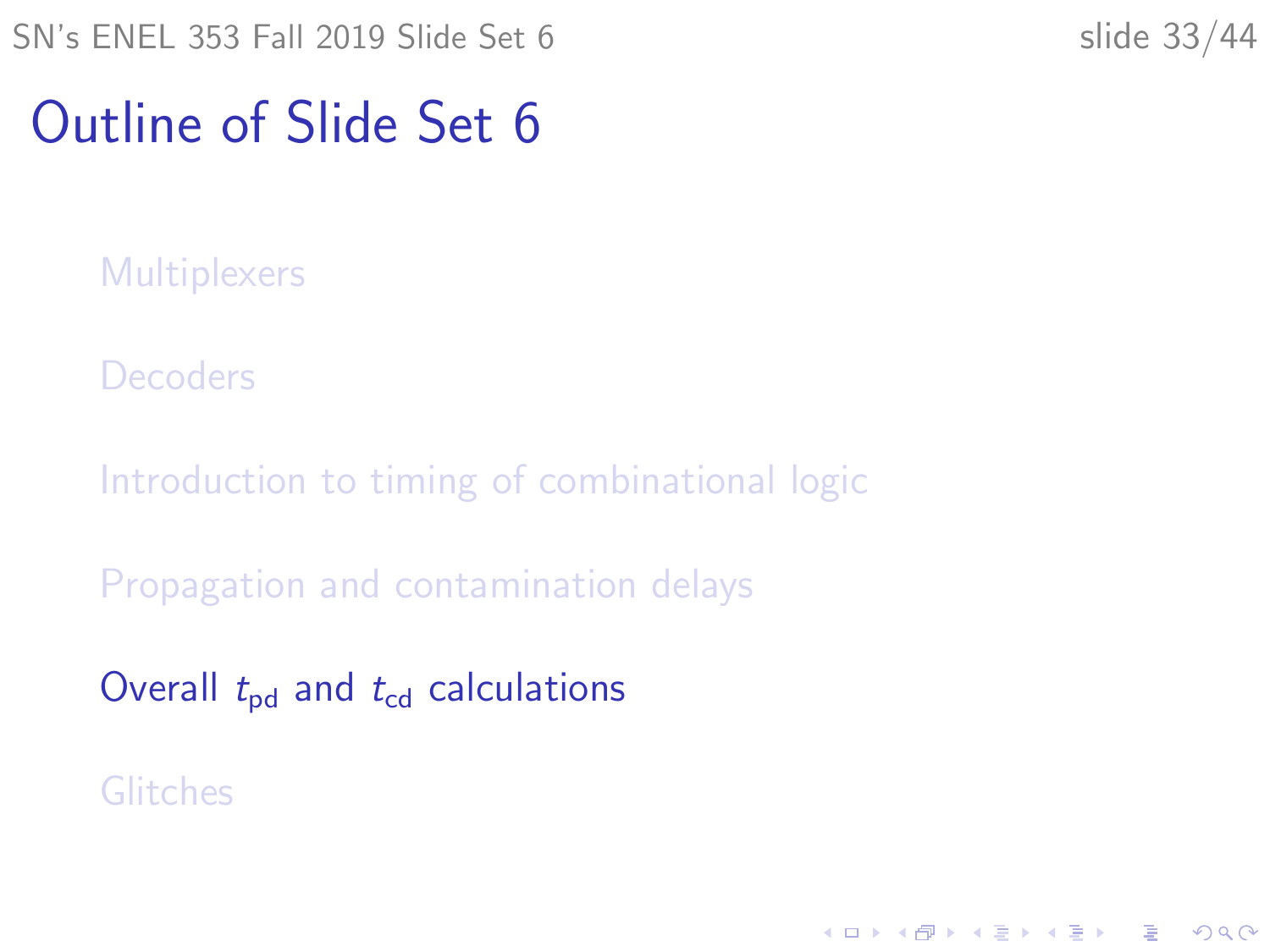## Overall  $t_{\rm pd}$  and  $t_{\rm cd}$  calculations

Suppose a combinational system is built by wiring together some combinational elements.



If we have  $t_{\rm{nd}}$  and  $t_{\rm{cd}}$  data for each of the elements, how can we find **overall** values of  $t_{\text{pd}}$  and  $t_{\text{cd}}$  for the **system as a** whole?

We'll see that solving this problem involves concepts called the critical path and the short path.4 0 > 4 4 + 4 = + 4 = + = + + 0 4 0 +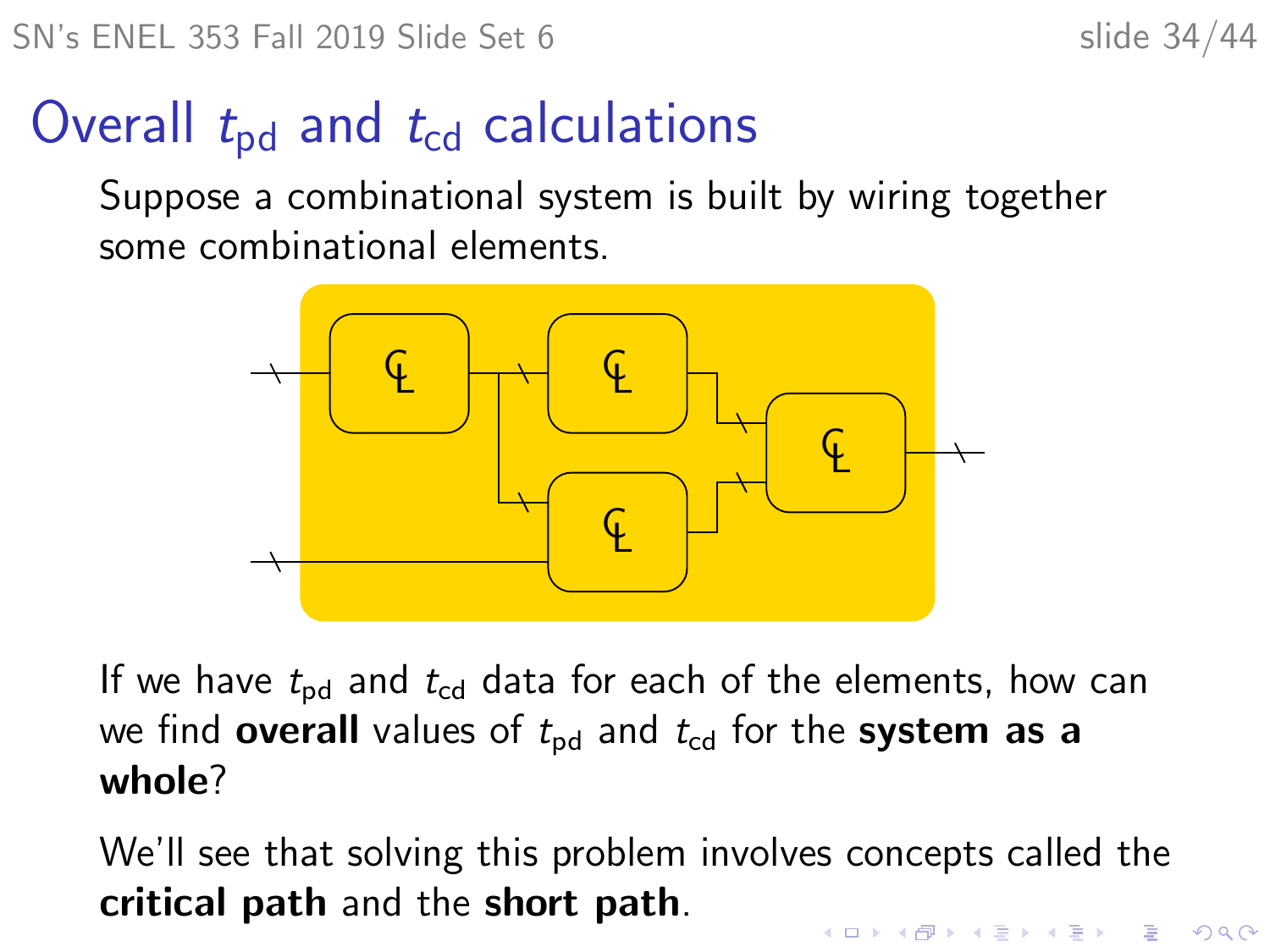SN's ENEL 353 Fall 2019 Slide Set 6 slide 35/44

 $2990$ 

B

イロト イ押ト イヨト イヨト

#### A simple example of  $t_{\rm pd}$  and  $t_{\rm cd}$  calculations



What is the critical path for this circuit? What is the short path? What is the overall  $t_{\rm bd}$ ? What is the overall  $t_{\rm cd}$ ?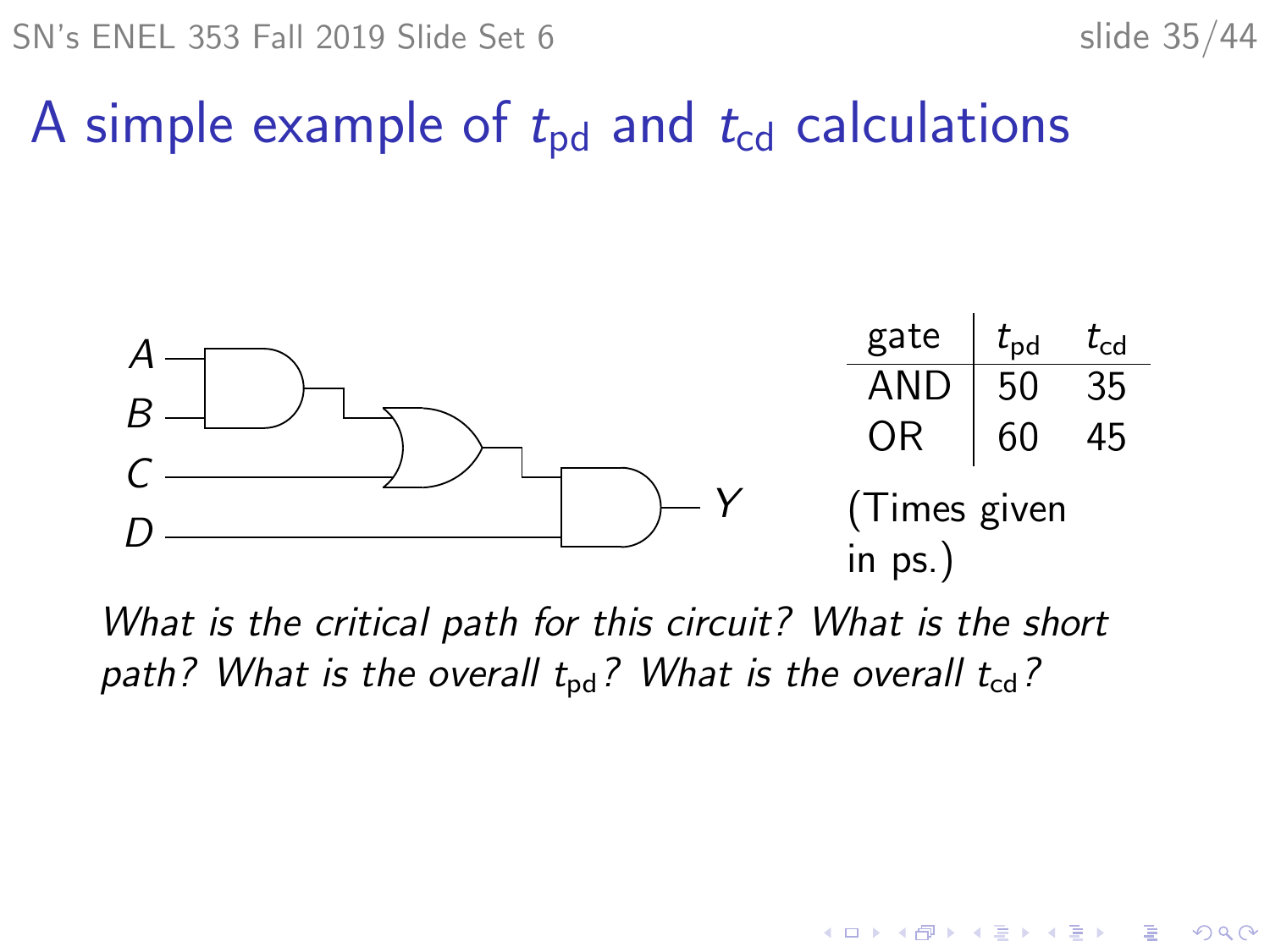$2Q$ 

**←ロ ▶ ィ伊 ▶ ィミ ▶ ィヨ ▶** 

## Another simple example of  $t_{\rm pd}$  and  $t_{\rm cd}$  calculations



What is the critical path for this circuit? What is the short path? What are the overall  $t_{\rm{nd}}$  and  $t_{\rm{cd}}$ ?

What important point is being made in this example?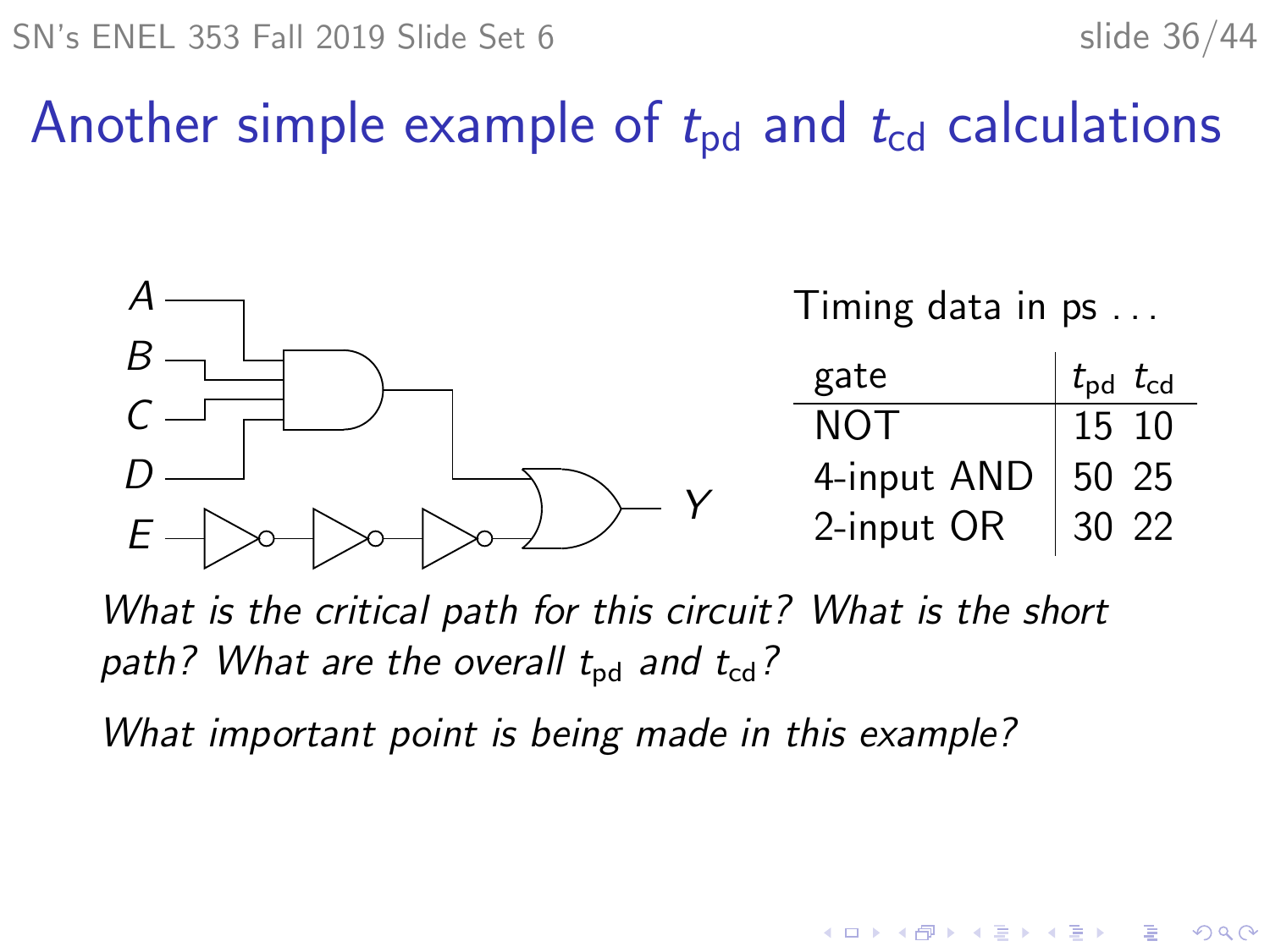$SN's ENEL 353$  Fall 2019 Slide Set 6 slide 37/44

 $2990$ 

 $\Rightarrow$ 

#### A third simple example of  $t_{\rm pd}$  and  $t_{\rm cd}$  calculations



Timing data in ps . . .

| gate        | $t_{\rm pd}$ $t_{\rm cd}$ |
|-------------|---------------------------|
| NOT         | 15 10                     |
| 2-input AND | 31 25                     |
| 3-input AND | 40 30                     |
| 2-input OR  | 42 32                     |

 $\left\{ \begin{array}{ccc} 1 & 0 & 0 \\ 0 & 1 & 0 \\ 0 & 0 & 0 \\ 0 & 0 & 0 \\ 0 & 0 & 0 \\ 0 & 0 & 0 \\ 0 & 0 & 0 \\ 0 & 0 & 0 \\ 0 & 0 & 0 \\ 0 & 0 & 0 \\ 0 & 0 & 0 \\ 0 & 0 & 0 \\ 0 & 0 & 0 \\ 0 & 0 & 0 \\ 0 & 0 & 0 & 0 \\ 0 & 0 & 0 & 0 \\ 0 & 0 & 0 & 0 \\ 0 & 0 & 0 & 0 & 0 \\ 0 & 0 & 0 & 0 & 0 \\ 0 & 0 & 0 & 0 & 0 \\ 0$ 

What are the overall  $t_{\rm od}$  and  $t_{\rm cd}$ ?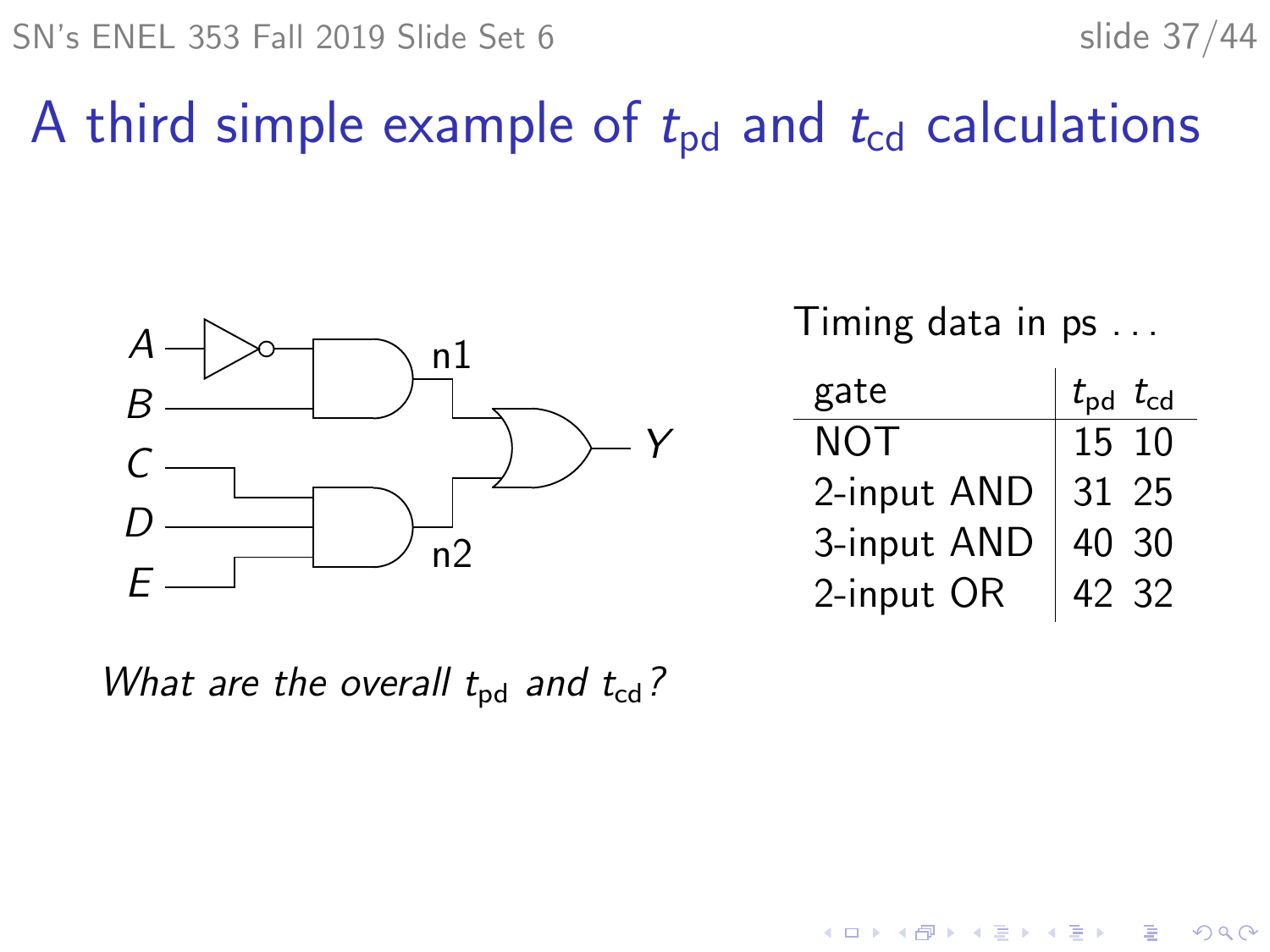#### <span id="page-37-0"></span>Timing data for textbook 4:1 mux examples

| Gate                  | $t_{\rm pd}$ (ps) |
|-----------------------|-------------------|
| <b>NOT</b>            | 30                |
| 2-input AND           | 60                |
| 3-input AND           | 80                |
| 4-input OR            | 90                |
| tristate $(A$ to $Y)$ | 50                |
| tristate (EN to $Y$ ) | 35                |

Sometimes a gate can respond faster to one of its inputs than to another. The tristate buffer is an example of that.

> $\left\langle A\right\rangle \left\langle \right\rangle \left\langle \right\rangle \left\langle Y\right\rangle$ EN

All of the data is **made up** for the purpose of setting up the mux design examples. (That's also true about other examples in the textbook and in lecture slides.) Real timing depends on dimensions and chemical composition of transistors, layout of gates, and other factors.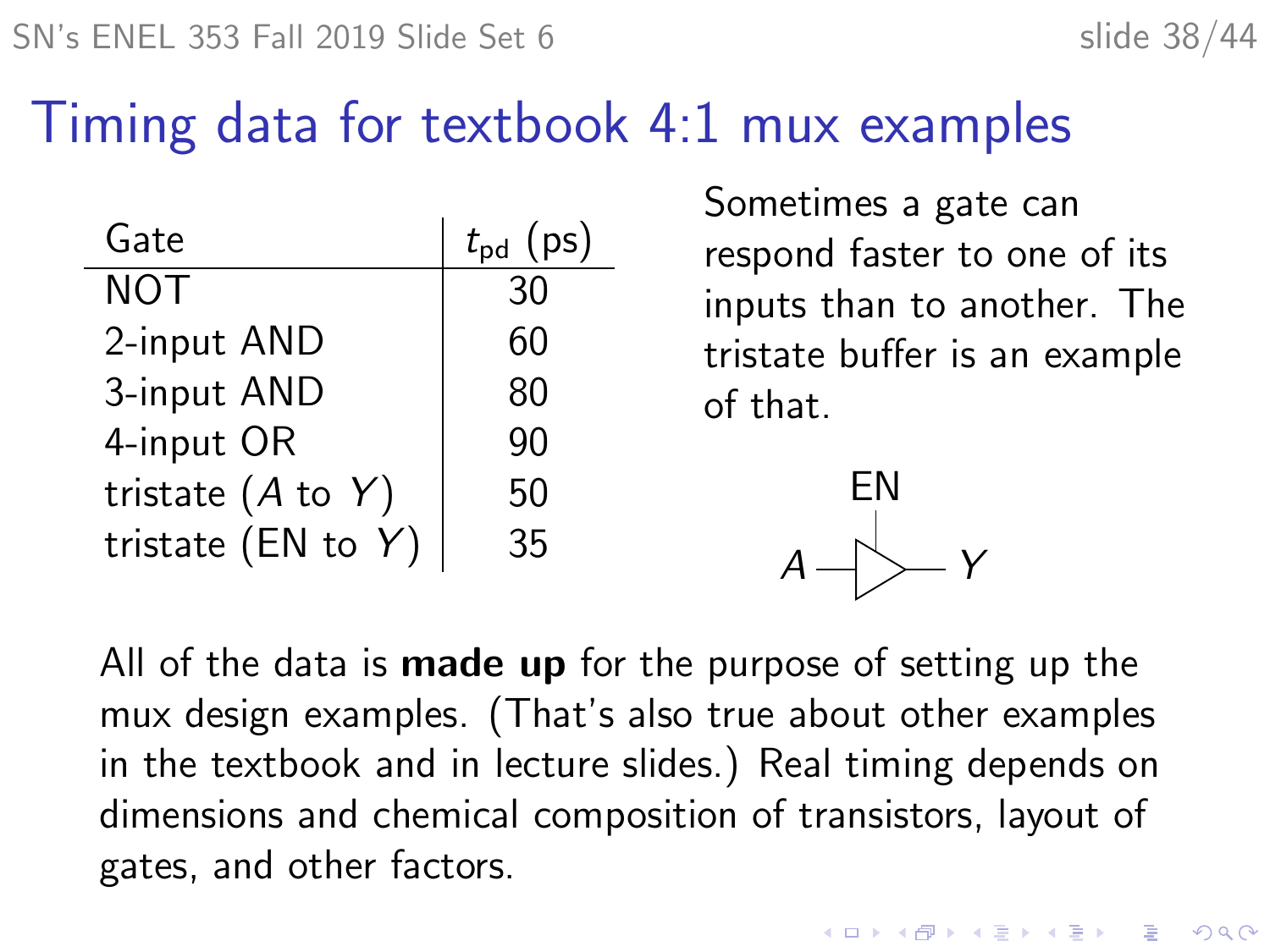For these 4:1 mux designs, find  $t_{\rm bd}$  from the S inputs to the output, and also from the D inputs to the output.



Image is taken from Figure 2.73 from Harris D. M. and Harris S. L., Digital Design and Computer Architecture, 2nd ed., © 2013, Elsevier,<br>. Inc.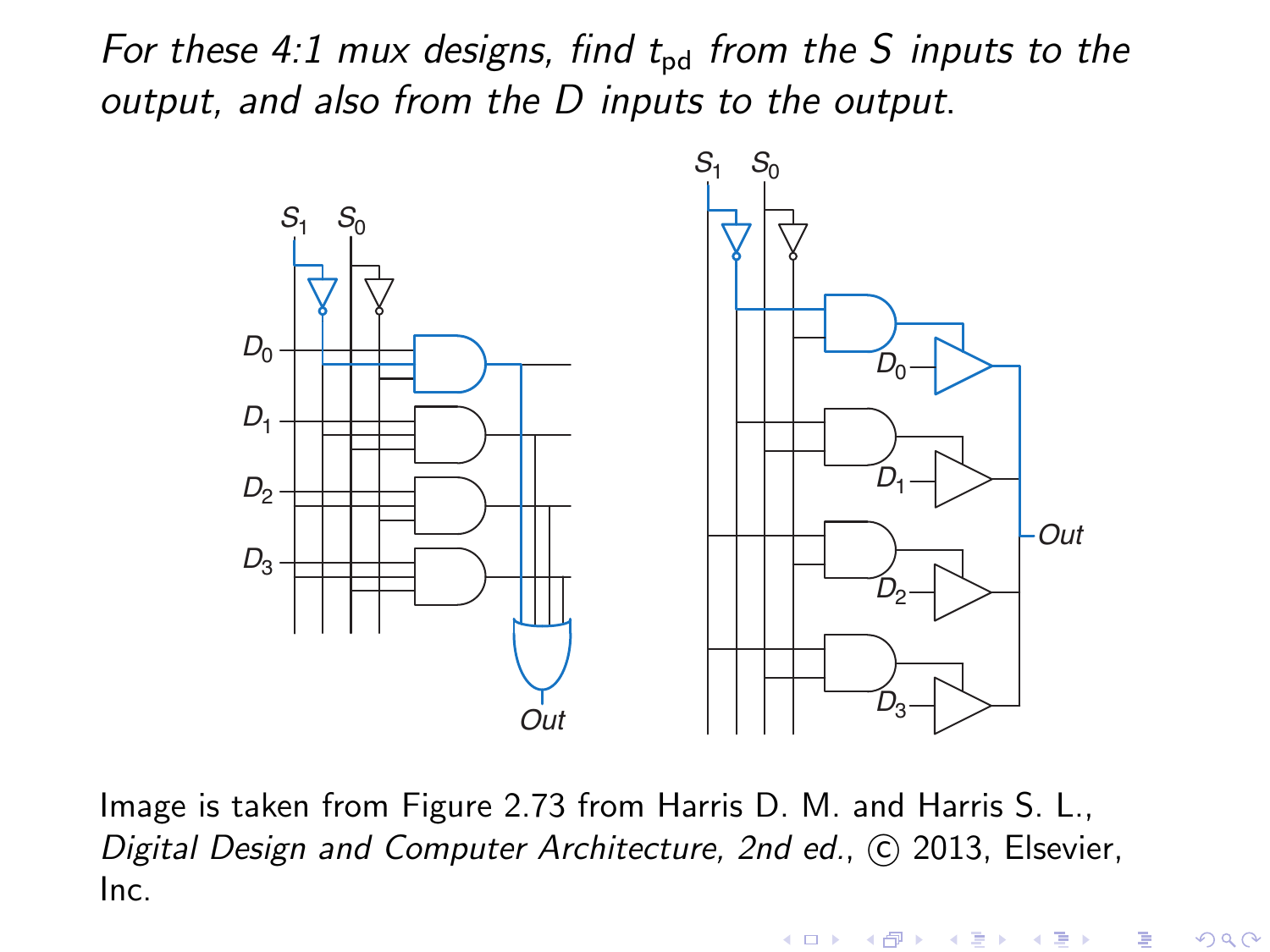#### <span id="page-39-0"></span>One more 4:1 mux example



For these 4:1 mux designs, find  $t_{\rm{pd}}$  from the S inputs to  $Y$ , and also from the  $D$ inputs to Y.

Image is taken from Figure 2.74 from Harris D. M. and Harris S. L., Digital Design and Computer Architecture, 2nd ed., C 2013, Elsevier, Inc.

Note: The textbook gives answers in nanoseconds, but clearly they should be in picoseconds.

**KORK EXTERNE PROVIDE**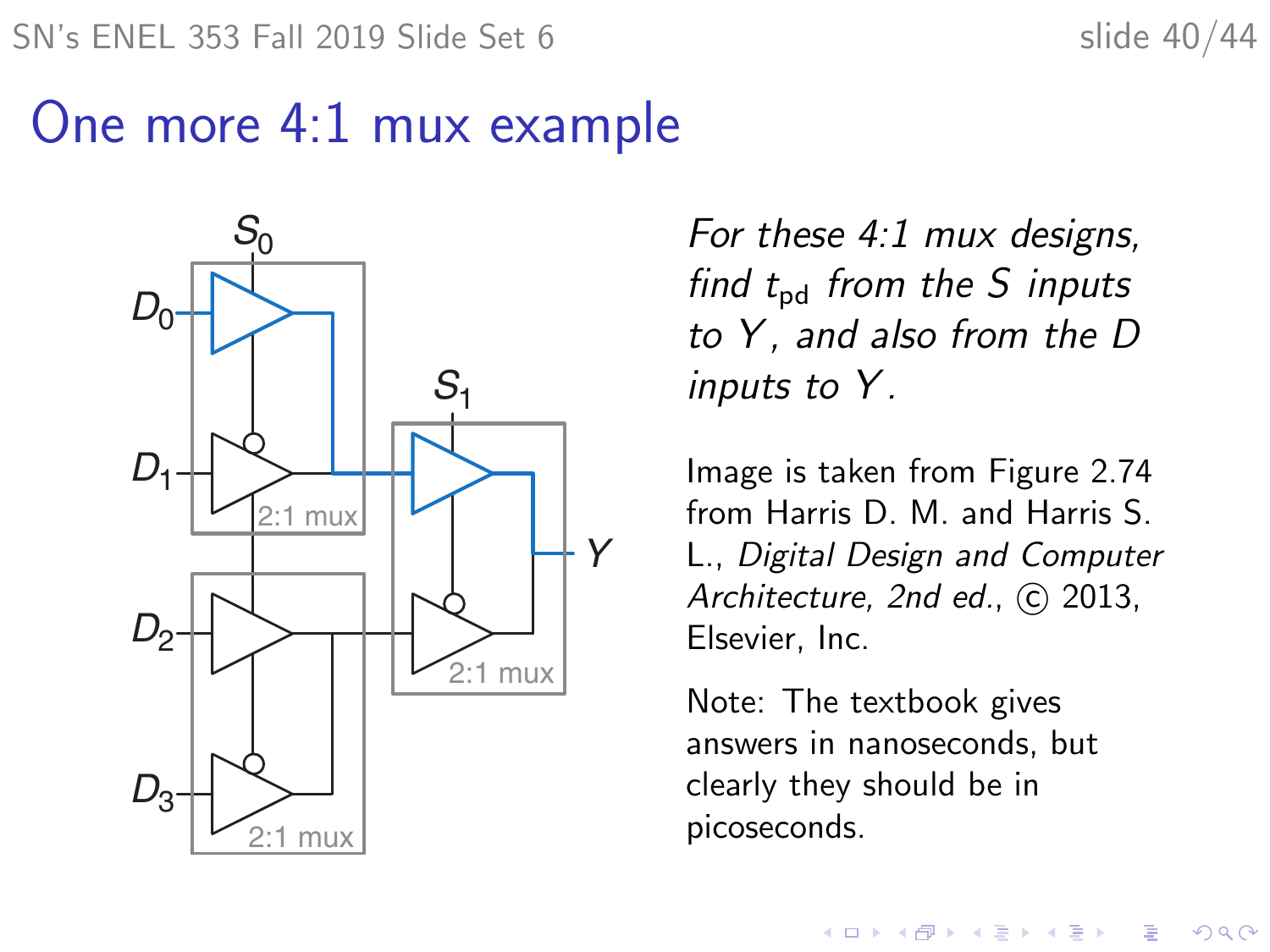#### <span id="page-40-0"></span>Outline of Slide Set 6

**[Multiplexers](#page-2-0)** 

**[Decoders](#page-16-0)** 

[Introduction to timing of combinational logic](#page-21-0)

[Propagation and contamination delays](#page-27-0)

Overall  $t_{\rm{nd}}$  and  $t_{\rm{cd}}$  [calculations](#page-32-0)

**[Glitches](#page-40-0)** 

K ロ ▶ K 個 ▶ K 할 ▶ K 할 ▶ 이 할 → 9 Q Q →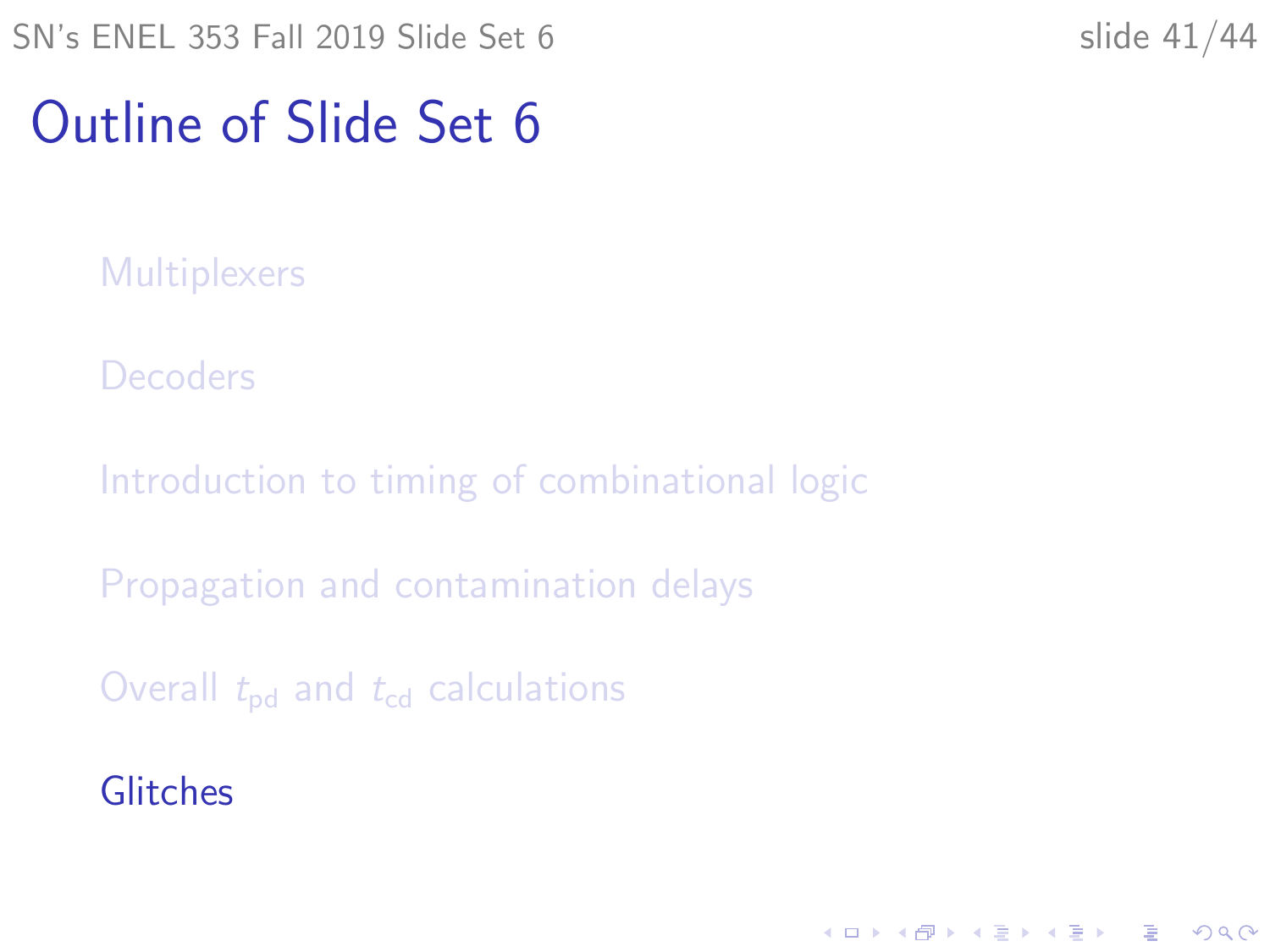#### $SN's ENEL 353$  Fall 2019 Slide Set 6 slide 42/44

 $\mathbf{A} \equiv \mathbf{A} + \mathbf{A} + \mathbf{B} + \mathbf{A} + \mathbf{B} + \mathbf{A} + \mathbf{B} + \mathbf{A} + \mathbf{B} + \mathbf{A} + \mathbf{B} + \mathbf{A} + \mathbf{B} + \mathbf{A} + \mathbf{B} + \mathbf{A} + \mathbf{B} + \mathbf{A} + \mathbf{B} + \mathbf{A} + \mathbf{B} + \mathbf{A} + \mathbf{B} + \mathbf{A} + \mathbf{B} + \mathbf{A} + \mathbf{B} + \mathbf{A} + \mathbf{B} + \mathbf{A} + \math$ 

 $2990$ 

## Glitches



What is Y when  $(A,B,C) = (1,1,1)$ ? What about  $(A,B,C) = (1,1,0)?$ 

Suppose the delays are 30 ps for NOT, 50 ps for AND, and 60 ps for OR.

Let's make a timing diagram to show what happens to Y when  $(A, B, C)$  goes from  $(1,1,1)$  to  $(1,1,0)$ .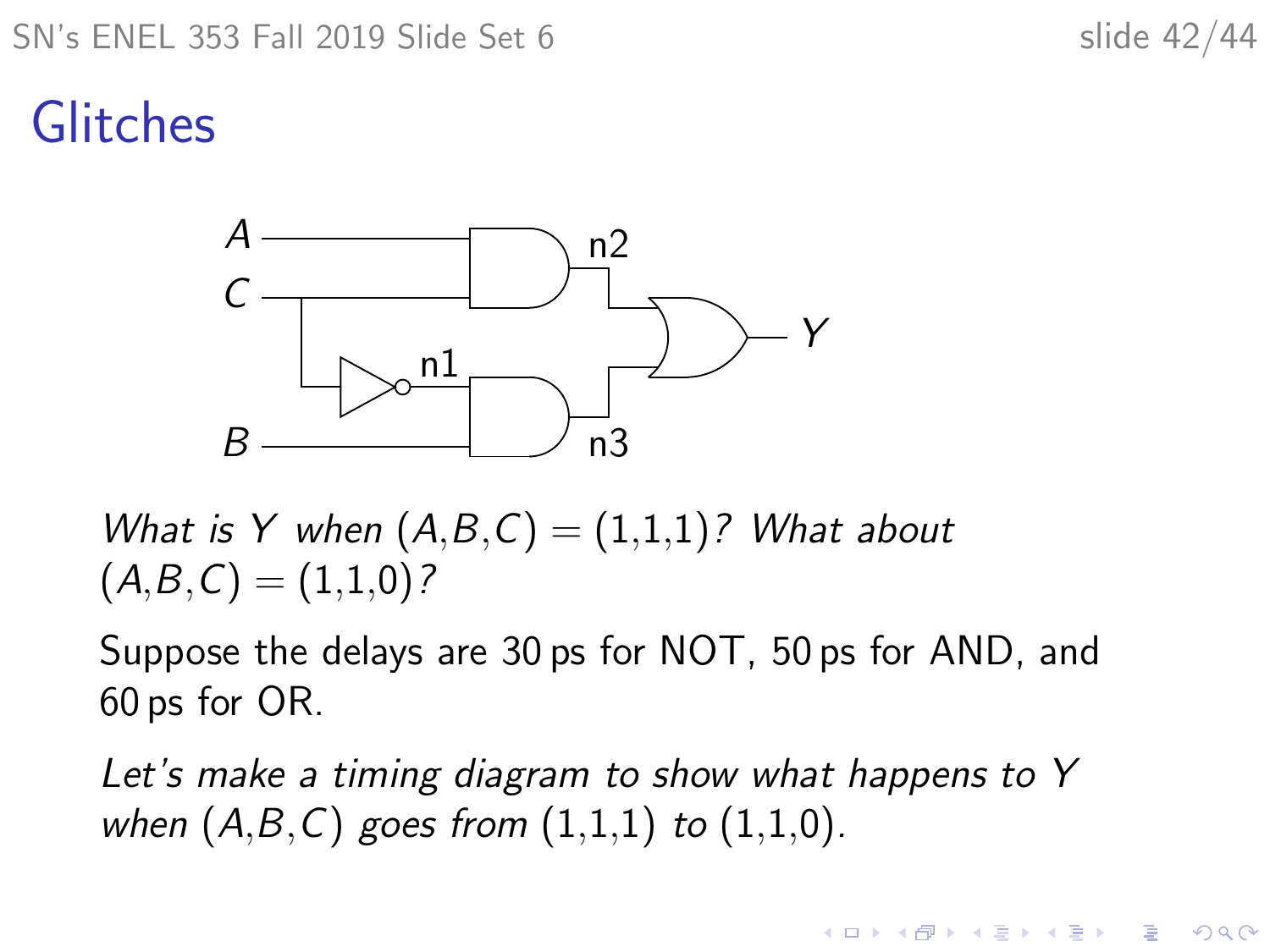## Timing diagram for glitch example



Let's write down a few remarks about this diagram.